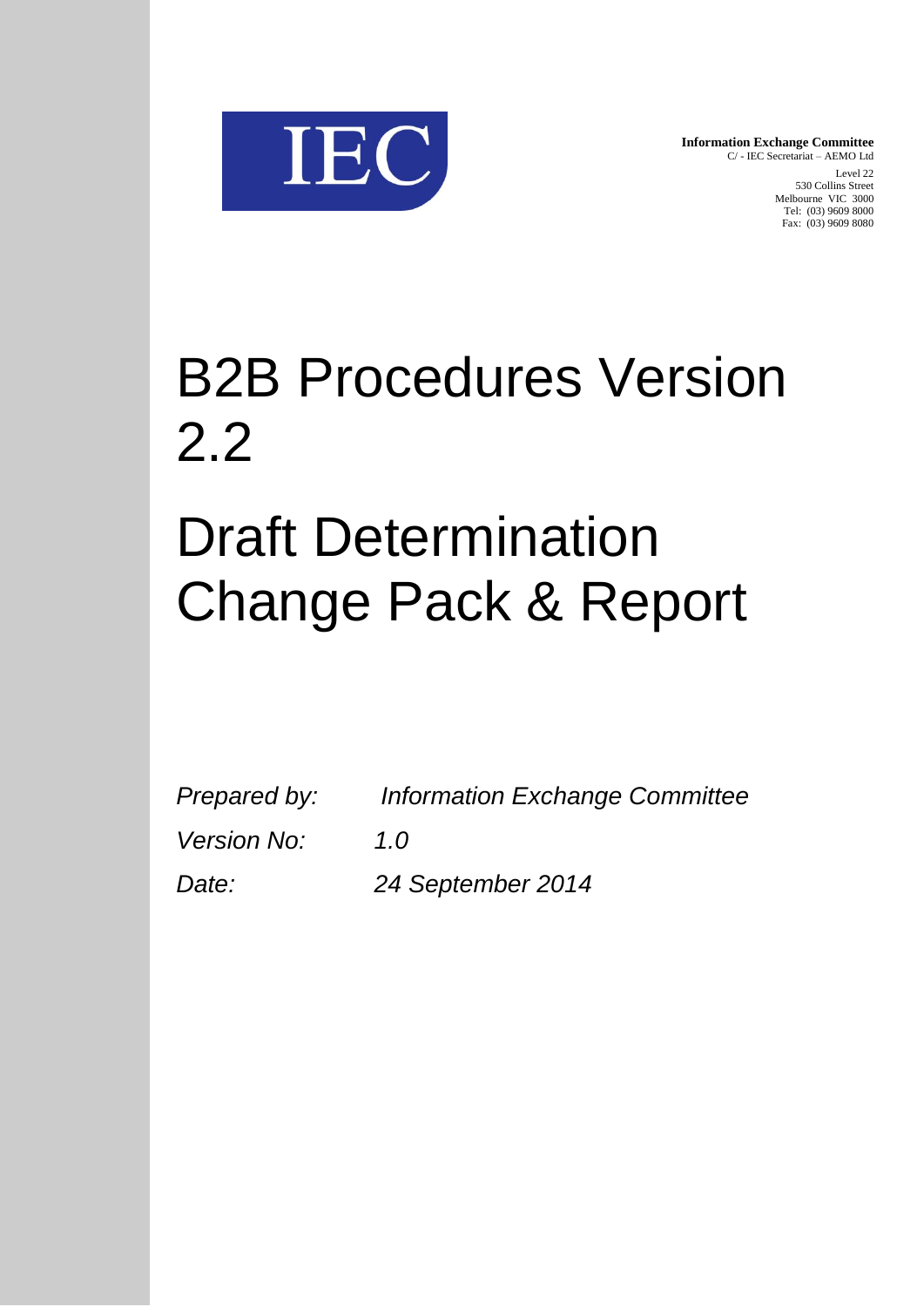## **Table of Contents**

| $\mathbf 1$ .            |                                                                                                                                                                                                                                                                                                                                                                                                                                                                  |  |
|--------------------------|------------------------------------------------------------------------------------------------------------------------------------------------------------------------------------------------------------------------------------------------------------------------------------------------------------------------------------------------------------------------------------------------------------------------------------------------------------------|--|
| 2.                       |                                                                                                                                                                                                                                                                                                                                                                                                                                                                  |  |
| 3.                       |                                                                                                                                                                                                                                                                                                                                                                                                                                                                  |  |
| 4.                       |                                                                                                                                                                                                                                                                                                                                                                                                                                                                  |  |
| 5.                       |                                                                                                                                                                                                                                                                                                                                                                                                                                                                  |  |
| 5.1                      |                                                                                                                                                                                                                                                                                                                                                                                                                                                                  |  |
| 6.                       |                                                                                                                                                                                                                                                                                                                                                                                                                                                                  |  |
| 6.1<br>6.2<br>6.3        | 6.1.1<br>6.1.2                                                                                                                                                                                                                                                                                                                                                                                                                                                   |  |
| 7.                       |                                                                                                                                                                                                                                                                                                                                                                                                                                                                  |  |
| 8.                       |                                                                                                                                                                                                                                                                                                                                                                                                                                                                  |  |
| 8.1<br>8.2<br>8.3<br>8.4 |                                                                                                                                                                                                                                                                                                                                                                                                                                                                  |  |
| 10 <sub>1</sub>          |                                                                                                                                                                                                                                                                                                                                                                                                                                                                  |  |
|                          | 10.1                                                                                                                                                                                                                                                                                                                                                                                                                                                             |  |
| 11.                      |                                                                                                                                                                                                                                                                                                                                                                                                                                                                  |  |
|                          | PROPOSED CHANGES TO THE B2B PROCEDURE CUSTOMER AND SITE DETAILS<br>11.1<br>PROPOSED CHANGES TO THE B2B PROCEDURE SERVICE ORDER PROCESS 16<br>11.2<br>11.3 PROPOSED CHANGES TO THE B2B PROCEDURE METER DATA PROCESS17<br>11.4 PROPOSED CHANGES TO THE B2B PROCEDURE ONE WAY NOTIFICATION PROCESS23<br>PROPOSED CHANGES TO THE B2B PROCEDURE TECHNICAL GUIDELINE FOR B2B<br>11.5<br>11.6 PROPOSED CHANGES TO THE B2B PROCEDURE TECHNICAL DELIVERY SPECIFICATION 25 |  |
| 12.                      |                                                                                                                                                                                                                                                                                                                                                                                                                                                                  |  |
|                          |                                                                                                                                                                                                                                                                                                                                                                                                                                                                  |  |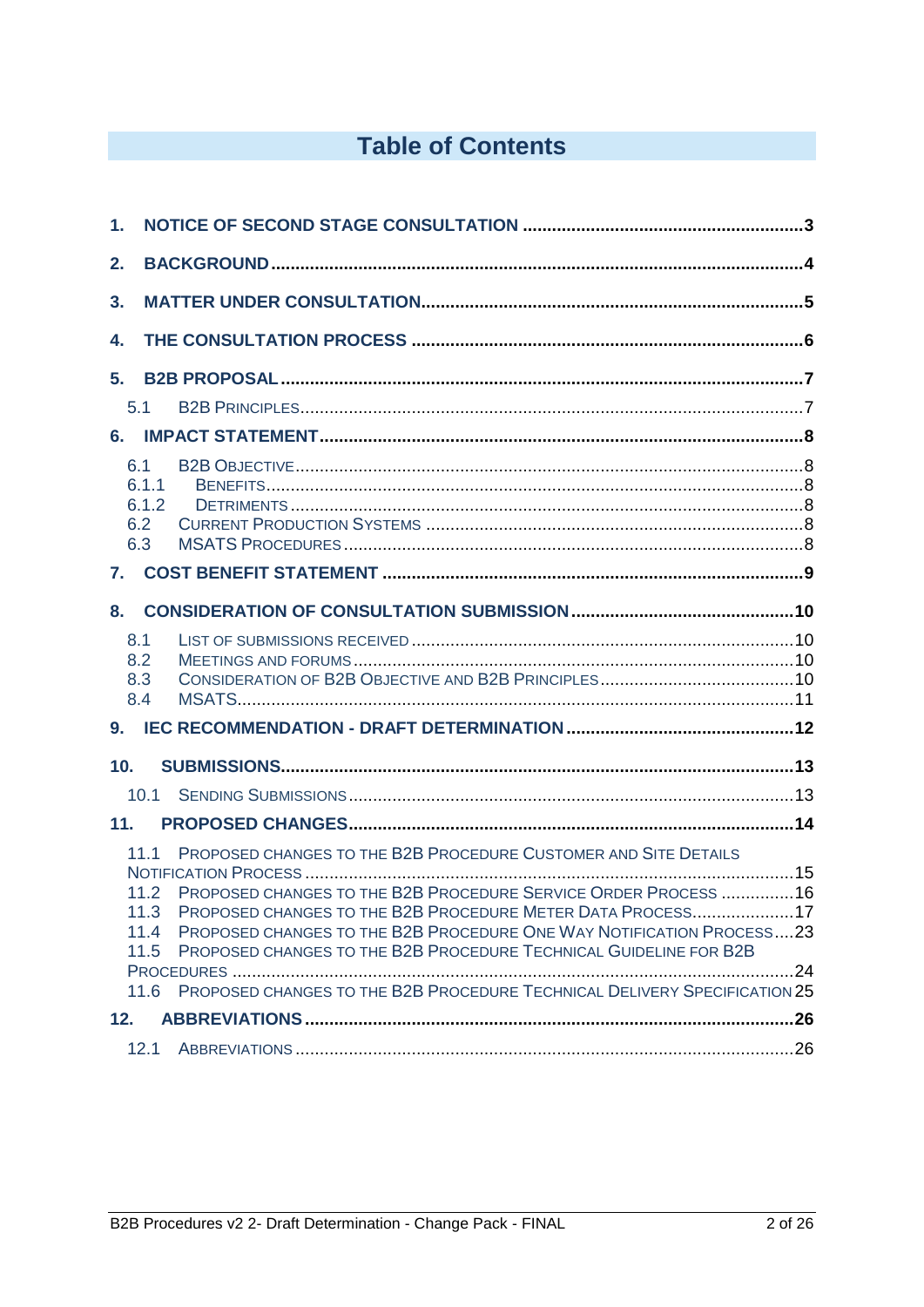#### **1. Notice of Second Stage Consultation**

This Notice of Second Stage Consultation informs all NEM Registered Participants, Metering Providers, Intending Participants and interested parties that the Information Exchange Committee (IEC) is conducting the second stage of consultation on Business-to Business (B2B) Procedures.

The consultation is being conducted under Clause 7.2.A.3 (e) of the National Electricity Rules (the Rules) in accordance with the Rules Consultation requirements in clause 8.9 of the Rules.

The IEC invites written submissions on this Draft Determination. Submission instructions are provided in Section 7.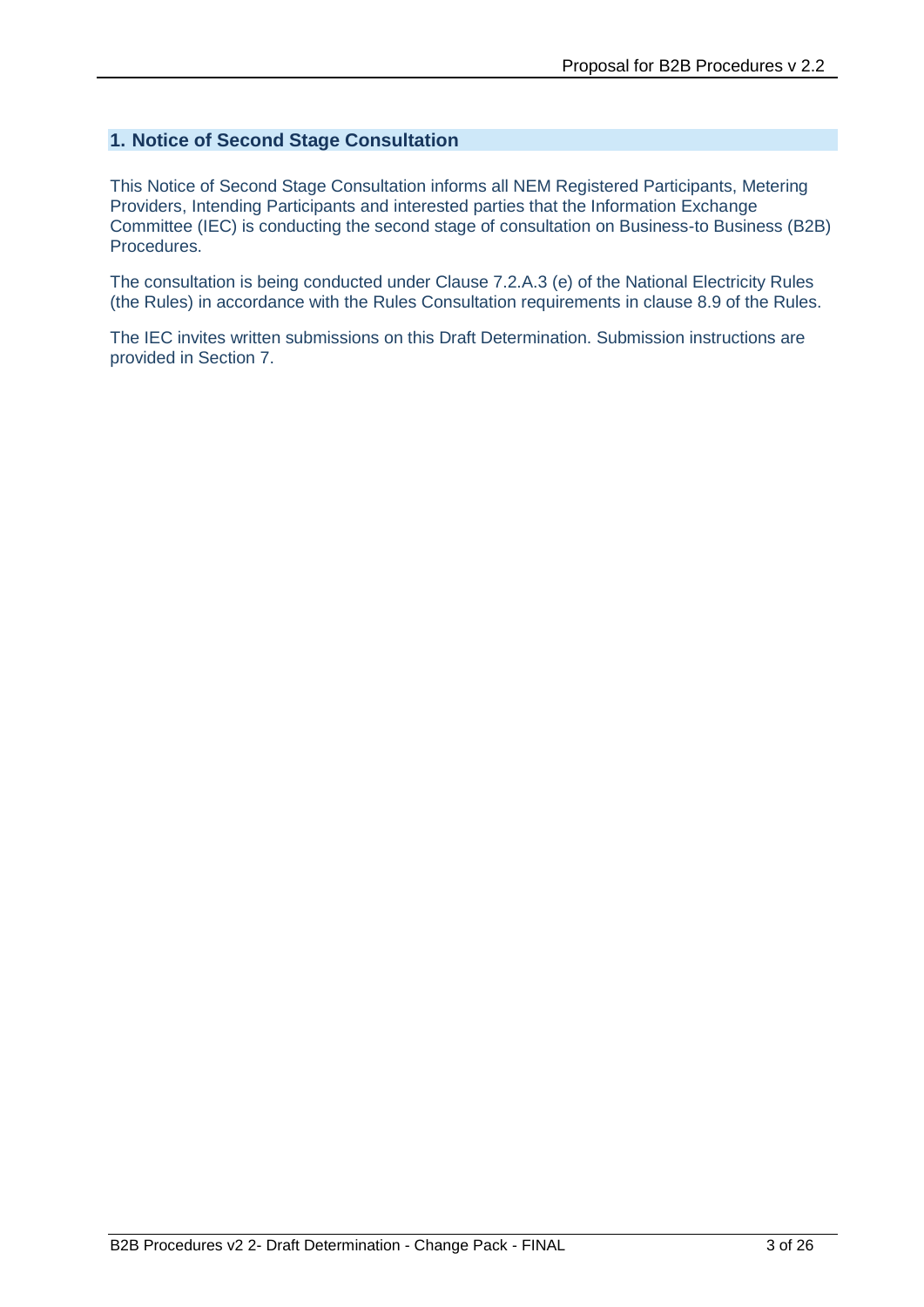#### **2. Background**

This document has been prepared to document proposed amendments to the B2B Procedures which have been in operation since 23 December 2004 and have been modified to support ongoing business improvements since that time.

This document proposes changes to the current B2B Procedures as recommended by the B2B and MSATS Reference Group (BMRG) to the IEC and provides information on the impacts of these changes. The information provided meets the requirements for changing the B2B Procedures as detailed in Sections 7.2A.3 and 8.9 of the National Electricity Rules.

The current procedures are B2B Procedures version v2.1.

The proposed changes have been endorsed by the IEC and reviewed by the IEC's B2B and MSATS Reference Group (BMRG). Version 2.2 was released for first stage initial consultation on 21 July 2014 and submissions closed on 26 August 2014.

The changes under consultation had an initially proposed effective date of 22 November 2014 however, as part of the initial consultation this was under review through the consultation process. The revised proposed effective date (as detailed within Section 8 of this document) is 13th May 2015.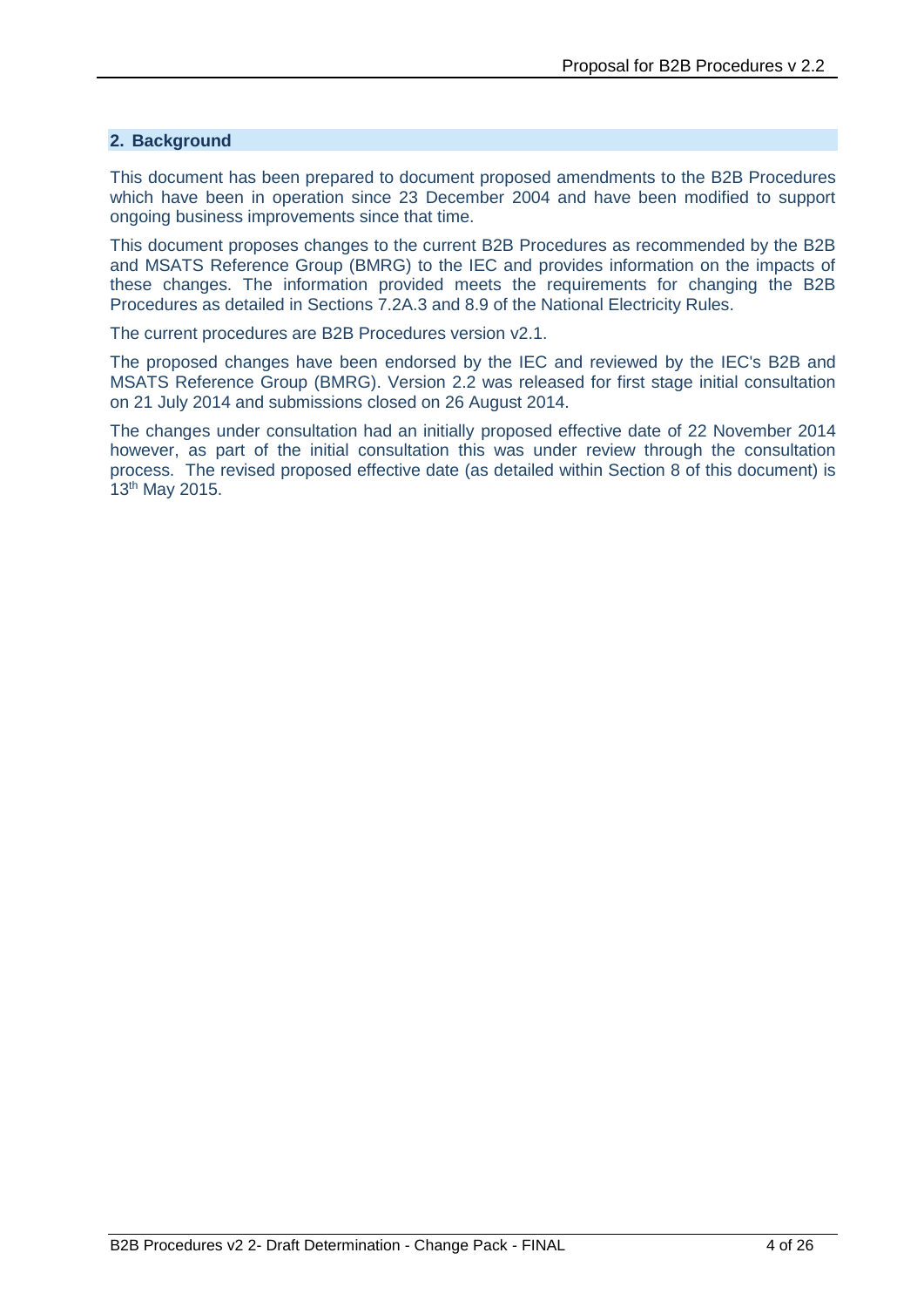#### **3. Matter Under Consultation**

The consultation relates to the B2B Proposal to amend the following B2B Procedures from Version 2.1 to Version 2.2;

- 1. Customer and Site Details Notification Process
- 2. Meter Data Process
- 3. One Way Notification Process
- 4. Service Order Process
- 5. Technical Delivery Specification
- 6. Technical Guidelines for B2B Procedures

The initial consultation closed on 26 August 2014. The proposed changes under consultation have been developed as a result of a request from industry and relate to the following items:

#### **721 Provide Meter Data Timings**

Provide Meter Data Requests (PMD) have been a significant concern for Participants and Service Providers over a number of years. As a result of requests by the IEC and RMEC various analytical studies and workshops have taken place, resulting in a clearly defined problem statement – timing guidance (although documented) is not prescribed for participants and this results in various PMD requests being raised inappropriately in the National Electricity Market (NEM).

#### **001 Minor & Manifest Changes**

This consultation includes a minor amendment to B2B Procedures – Customer and Site Details Notification Process. A statement regarding the timing of requests for CustomerDetailsRequest transaction had been left undefined as an administration error during the previous consultation. This change aligns the document to the original final determination from the B2B Procedures 2.1 consultation.

Responses to the initial consultation were reviewed the BMRG and IEC, and as a result a number of minor amendments have been made to further clarify the procedures as detailed in section 8 by the IEC.

All submissions are detailed in section 8 below and are published on AEMO's website.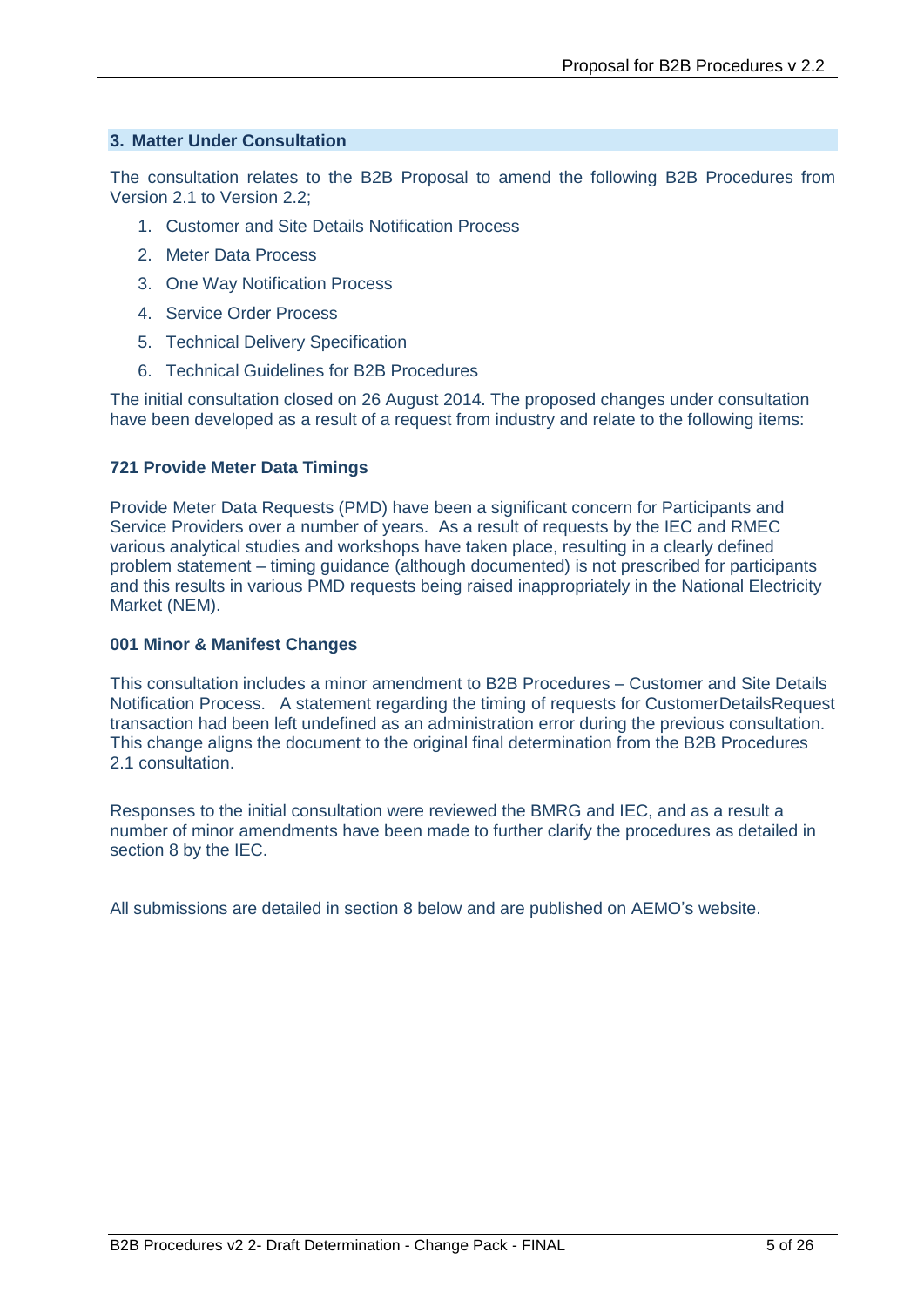### **4. The Consultation Process**

The following table is an outline of the consultation process to date.

| <b>Action</b>                                                                                                                      | <b>Start Date</b> | <b>End Date</b> | <b>Notes</b>                                                                                |
|------------------------------------------------------------------------------------------------------------------------------------|-------------------|-----------------|---------------------------------------------------------------------------------------------|
| <b>IEC</b> - Initial Meeting                                                                                                       | 10/07/2014        | 17/07/2014      | Via circular<br>Complete<br>resolution                                                      |
| Agreement by the IEC that a<br>prima facie case exist and<br>that consultation should<br>commence.                                 |                   |                 |                                                                                             |
| IEC issue notice of<br>consultation for publication<br>by AEMO                                                                     | 21/07/2014        | 21/07/2014      | Complete                                                                                    |
| Participant submissions to<br>be provided to AEMO.                                                                                 | 22/07/2014        | 25/08/2014      | Complete<br>Mandatory (min) 25<br>business days<br>permitted for<br>consultation responses. |
| Submission receipt date                                                                                                            | 26/08/2014        | 26/08/2014      | Complete                                                                                    |
| Consider all valid<br>submissions and prepare the<br>Draft Determination report.<br>This includes the change<br>marked procedures. | 27/08/2014        | 21/09/2014      | Complete                                                                                    |
| <b>IEC Meeting - Review Draft</b><br>Determination                                                                                 | 23/09/2014        | 23/09/2014      | <b>Within 20 Business</b><br>days of the submission                                         |
| <b>Publish Draft Determination</b><br>consultation (incl. change<br>marked B2B Procedures)                                         | 24/09/2014        | 24/09/2014      | close date.                                                                                 |
| Participant submissions to<br>Draft Determination to be<br>provided to AEMO.                                                       | 25/09/2014        | 08/10/2014      | Mandatory 10 business<br>days permitted for<br>consultation responses.                      |
| Submission receipt date                                                                                                            | 09/10/2014        | 09/10/2014      |                                                                                             |
| Consider all valid<br>submissions and prepare the<br>Final Determination report.<br>This includes the change<br>marked procedures  | 10/10/2014        | 18/11/2014      | <b>Within 30 Business</b>                                                                   |
| <b>IEC Meeting - Review Final</b><br>Determination                                                                                 | 19/11/2014        | 20/11/2014      | Days of the submission<br>close date                                                        |
| AEMO Publish B2B v2.1<br><b>Final Determination</b>                                                                                | 21/11/2014        | 21/11/2014      |                                                                                             |
| <b>B2B Procedure v2.1</b><br>effective date                                                                                        | 13/05/15          | 13/05/15        | Proposed<br>implementation date at<br>the time of publication<br>of this document.          |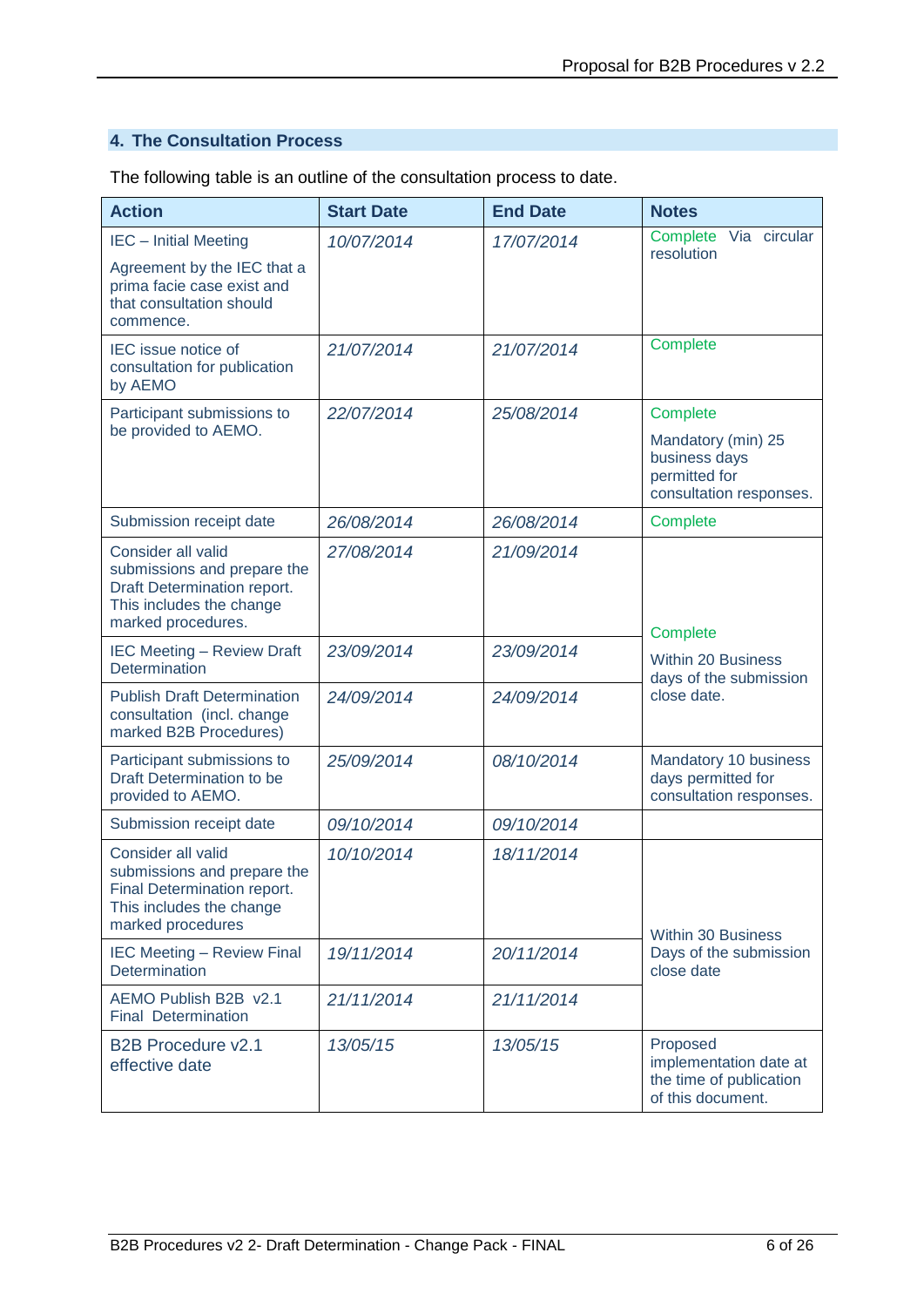#### **5. B2B Proposal**

The proposed changes directly impact the B2B Procedure Meter Data Process and Customer and Site Details Notification Process and have been developed as a result of a request from industry and are documented in Section 3 and defined further in Section **Error! Reference source not found.** of this document.

#### **5.1 B2B Principles**

The IEC considers that the B2B Proposal supports each of the B2B Principles as follows:

| <b>B2B Principle</b>                                                                                                                                                            | <b>Justification</b>                                                                                                                                                                  |
|---------------------------------------------------------------------------------------------------------------------------------------------------------------------------------|---------------------------------------------------------------------------------------------------------------------------------------------------------------------------------------|
| B2B Procedures should provide a uniform<br>approach to B2B Communications in<br>participating jurisdictions in which there are<br>no franchise customers.                       | The proposed B2B Procedures support a<br>uniform approach to B2B Communications<br>in participating jurisdictions.                                                                    |
| <b>B2B Procedures should detail operational</b><br>and procedural matters and technical<br>requirements that result in efficient, effective<br>and reliable B2B Communications. | The proposed B2B Procedures improve<br>the communications process between<br>participants.                                                                                            |
| B2B Procedures should avoid unreasonable<br>discrimination between Local Retailers,<br><b>Market Customers and Distribution Network</b><br>Service Providers.                   | The proposed B2B Procedures do not<br>introduce changes that would discriminate<br>between Local Retailers, Market<br><b>Customers and Distribution Network</b><br>Service Providers. |
| <b>B2B Procedures should protect the</b><br>confidentiality of commercially sensitive<br>information.                                                                           | The proposed B2B Procedures do not<br>introduce changes that would compromise<br>the confidentiality of commercially<br>sensitive information.                                        |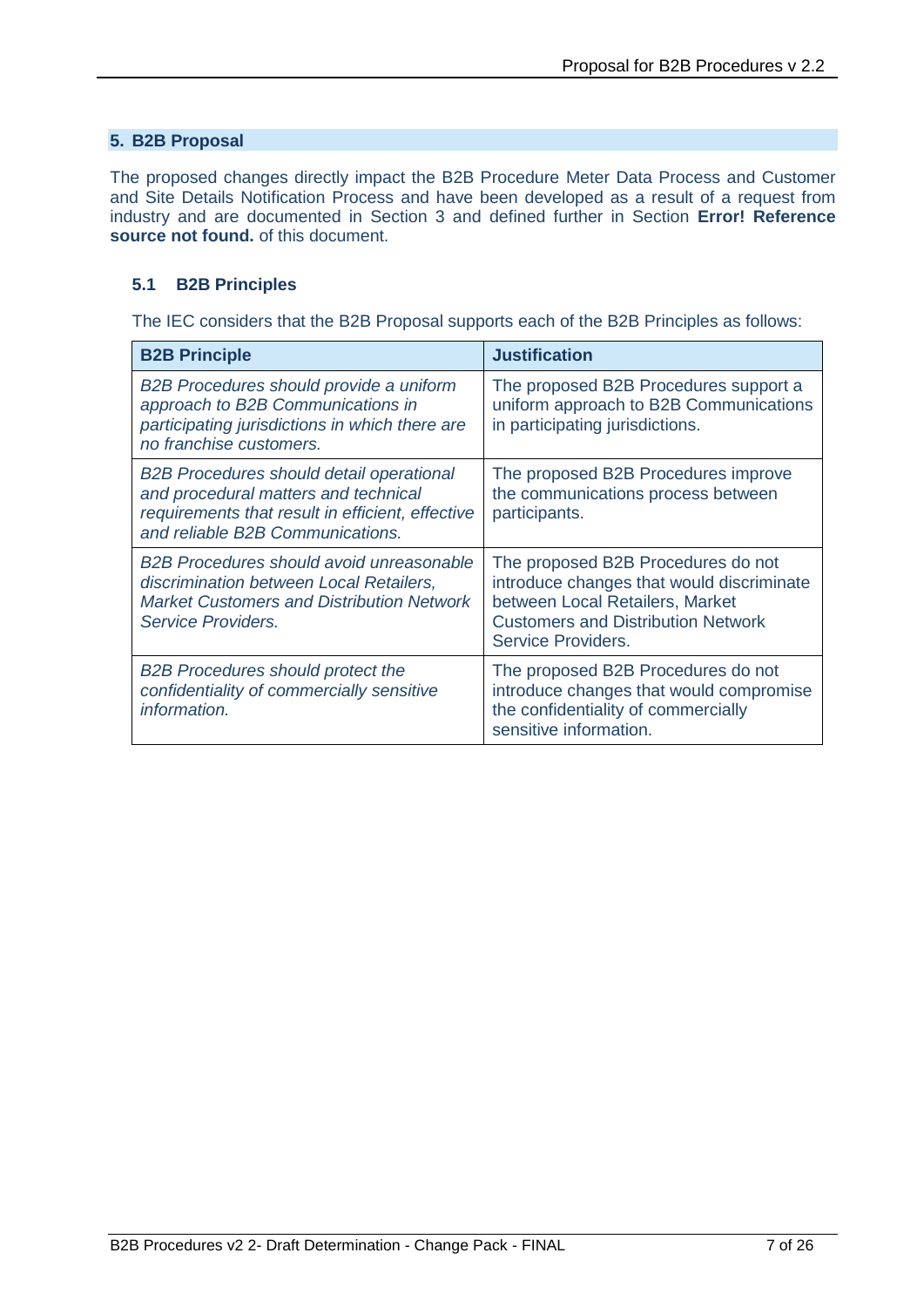#### **6. Impact Statement**

This impact statement sets out an overview of the likely impacts, including benefits and costs, of the proposed amendments to the B2B Procedures on AEMO, Local Retailers, Market Customers, Metering Providers and Distribution Network Service Providers (DNSP).

#### **6.1 B2B Objective**

The IEC, on recommendation from the BMRG, has determined that the B2B Objective has been achieved for this B2B Proposal as described below.

*B2B Objective: The benefits from B2B Communications to Local Retailers, Market Customers and Distribution Network Service Providers as a whole should outweigh the detriments to Local Retailers, Market Customers and Distribution Network Service Providers as a whole.*

#### **6.1.1 Benefits**

The B2B Proposal supports the B2B Objective in the following ways:

- Reduced operational costs for both Retailers and Service Providers by clarifying the timings surrounding when a PMD should be raised whilst ensuring that no changes impact the ability for participants to raise the necessary data requests in the market
- Consistent understanding of the correct timings for initiation and completion which will result in a reduction in inappropriately timed requests from retailers and meter data providers resulting in operational efficiencies for the meter data provider, allowing these organisations to respond more productively to meter data requests.
- Defining the trigger points in the B2B procedures provides clarity and reduced risk of mis-interpretation of PMD obligations in associated documents.

#### **6.1.2 Detriments**

None identified.

#### **6.2 Current Production Systems**

The BMRG has advised that although changes are unlikely, they may be required for production systems of Local Retailers, Market Customers and DNSPs as a result of commencement of B2B Procedures Version 2.2. As a result, the effective date is integral to this consultation and as such, the IEC welcomes submissions that recommend an alternative effective date in line with the requirements of NEM participants.

#### **6.3 MSATS Procedures**

AEMO has advised that there is no assessed impact to the Market Settlements and Transfers Solution (MSATS) Procedures as a result of this B2B Proposal.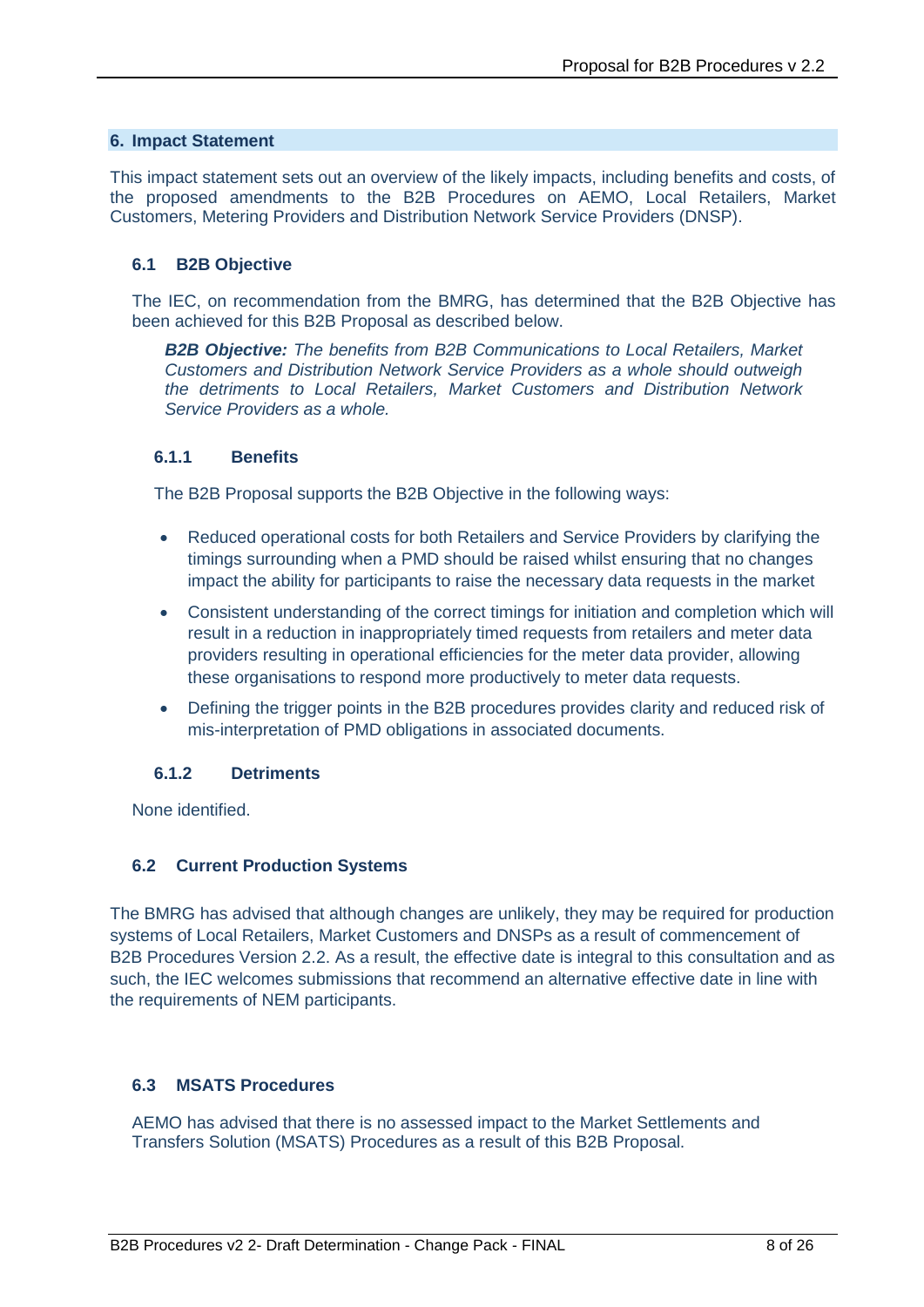#### **7. Cost Benefit Statement**

Although significant benefits have been identified to the industry through this change, no tangible cost benefits have been calculated based on the improvements put forward.

It is expected that from an operational perspective, the expected clarity of timing will result in less manual intervention and rejection of PMD requests as well as allowing MDPs to deliver data requests more quickly than before.

The end benefit will ensure that retailers are able to obtain billable meter data in a faster period of time, enabling the timely and accurate billing of end consumers.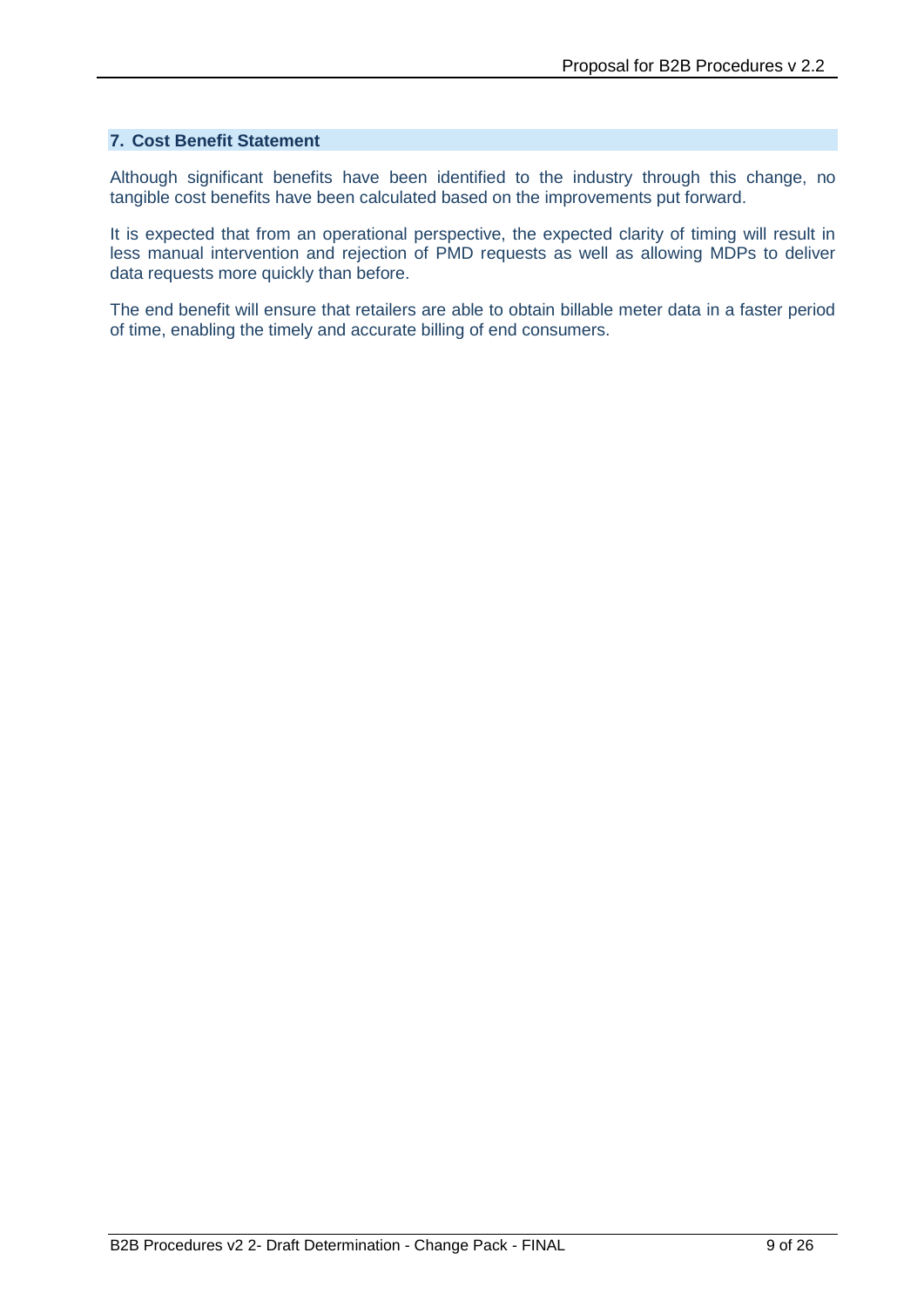#### **8. Consideration of consultation submission**

#### **8.1 List of submissions received**

The IEC received 13 submissions representing 13 Participant organisations in response to the notice of first stage initial consultation. The following is a list of respondents:

|                   | <b>Respondent</b>       | <b>Participant type/role/Interested Party</b> |
|-------------------|-------------------------|-----------------------------------------------|
| 1                 | <b>LUMO Energy</b>      | Retailer                                      |
| 2                 | <b>Endeavour Energy</b> | Distribution Network Service Provider         |
| 3                 | <b>United Energy</b>    | Distribution Network Service Provider         |
| 4                 | CitiPower/PowerCor      | Distribution Network Service Provider         |
| 5                 | <b>ERM Power</b>        | Retailer                                      |
| 6                 | EnergyAustralia         | Retailer                                      |
| $\overline{7}$    | <b>Origin Energy</b>    | Retailer                                      |
| 8                 | <b>AGL</b>              | Retailer                                      |
| 9                 | <b>Ergon Energy</b>     | <b>Distribution Network Service Provider</b>  |
| 10                | Jemena                  | Distribution Network Service Provider         |
| 11                | <b>Red Energy</b>       | Retailer                                      |
| $12 \overline{ }$ | Ausgrid                 | Distribution Network Service Provider         |
| 13                | <b>Ausnet Services</b>  | Distribution Network Service Provider         |

Details of submissions received are provided in section 8. Individual submissions received can also be viewed on AEMO's website at:

[http://www.aemo.com.au/Consultations/National-Electricity-Market/Notice-of-Consultation-](http://www.aemo.com.au/Consultations/National-Electricity-Market/Notice-of-Consultation-Business-to-Business-B2B-Procedures-Version-2_2)[Business-to-Business-B2B-Procedures-Version-2\\_2](http://www.aemo.com.au/Consultations/National-Electricity-Market/Notice-of-Consultation-Business-to-Business-B2B-Procedures-Version-2_2)

#### **8.2 Meetings and forums**

No additional meeting or forums were requested by industry participants.

On behalf of the IEC, the BMRG met on 11 September 2014 to consider the submissions and develop recommendations to the IEC.

#### **8.3 Consideration of B2B Objective and B2B Principles**

The IEC is required to consider the B2B Objective and B2B Principles in considering each submission received during the first stage initial consultation (clause 7.2A.3(g) of the Rules).

#### The **B2B Objective** states:

The benefits from B2B Communications to Local Retailers, Market Customers and Distribution Network Service Providers as a whole should outweigh the detriments to Local Retailers, Market Customers and Distribution Network Service Providers as a whole.

#### The **B2B Principles** are:

 B2B Procedures should provide a uniform approach to B2B Communications in participating jurisdictions in which there are no franchise customers;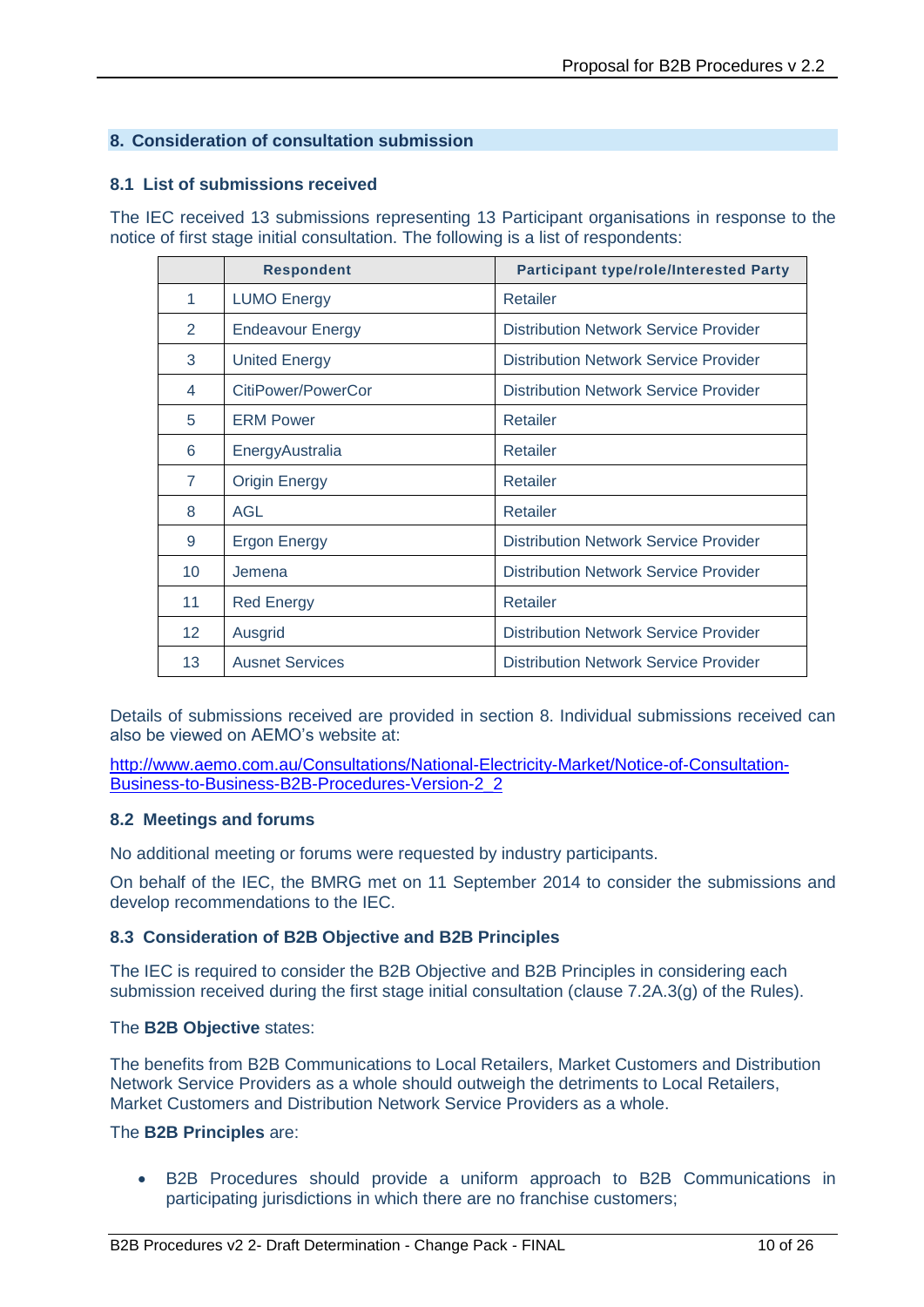- B2B Procedures should detail operational and procedural matters and technical requirements that result in efficient, effective and reliable B2B Communications;
- B2B Procedures should avoid unreasonable discrimination between Local Retailers, Market Customers and Distribution Network Service Providers; and
- B2B Procedures should protect the confidentiality of commercially sensitive information.

The IEC maintains that the proposed changes contained in this change pack satisfy the above B2B Objective and B2B Principles.

#### **8.4 MSATS**

AEMO has advised that there is no assessed impact to the Market Settlements and Transfers Solution (MSATS) Procedures or the NEM RoLR Processes; Part A - MSATS Procedure: RoLR Procedures; Part B - B2B Procedure: RoLR Process as a result of this B2B Proposal.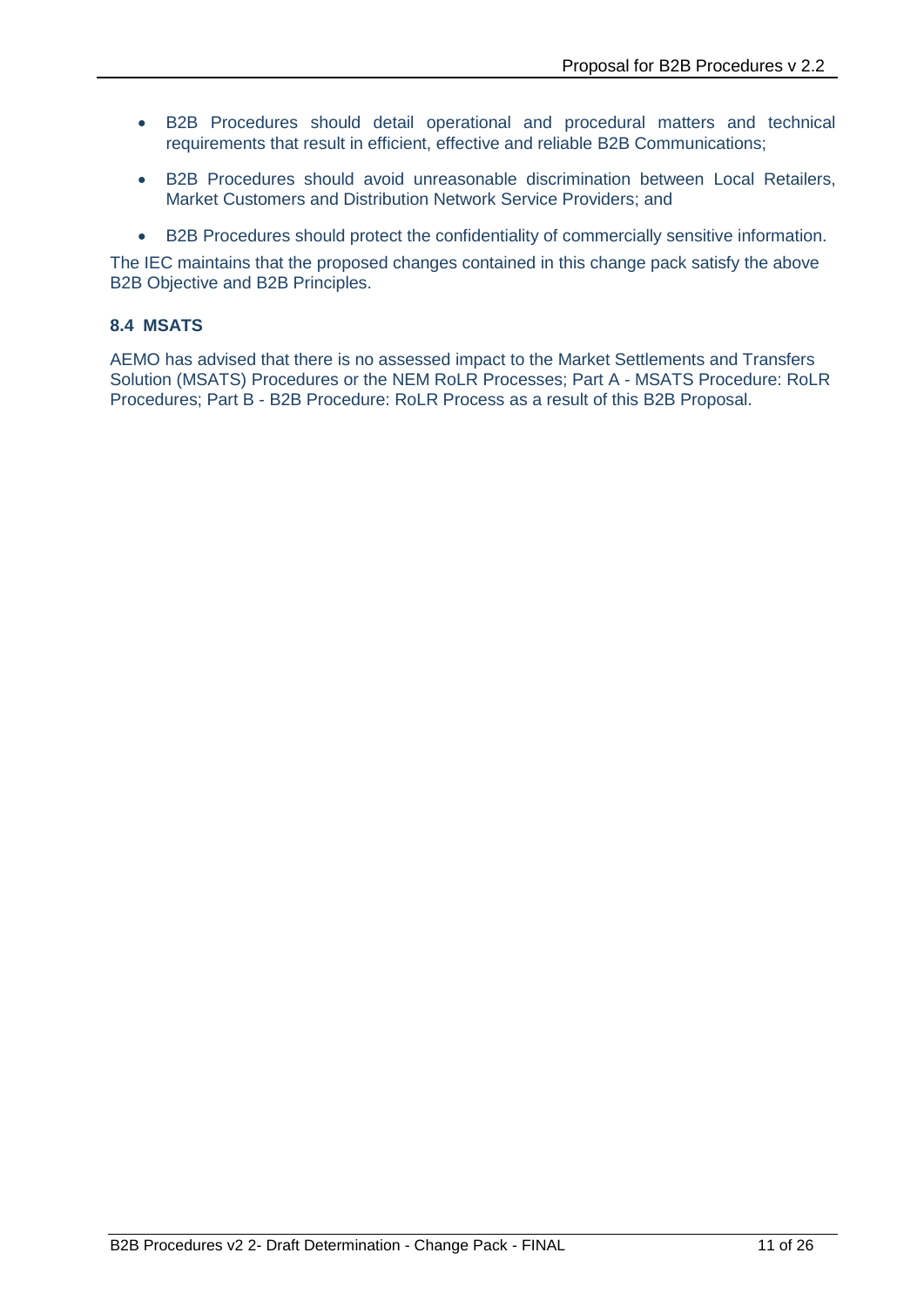#### **9. IEC Recommendation - Draft Determination**

Under Clause 7.2A.3 of the Rules, the IEC recommends draft determination, that the B2B Procedures be amended to include Version 2.2 of the following B2B Procedures:

- 1. Customer and Site Details Notification Process
- 2. Meter Data Process
- 3. One Way Notification Process
- 4. Service Order Process
- 5. Technical Delivery Specification
- 6. Technical Guidelines for B2B Procedures

The consultation documents are published on the AEMO website.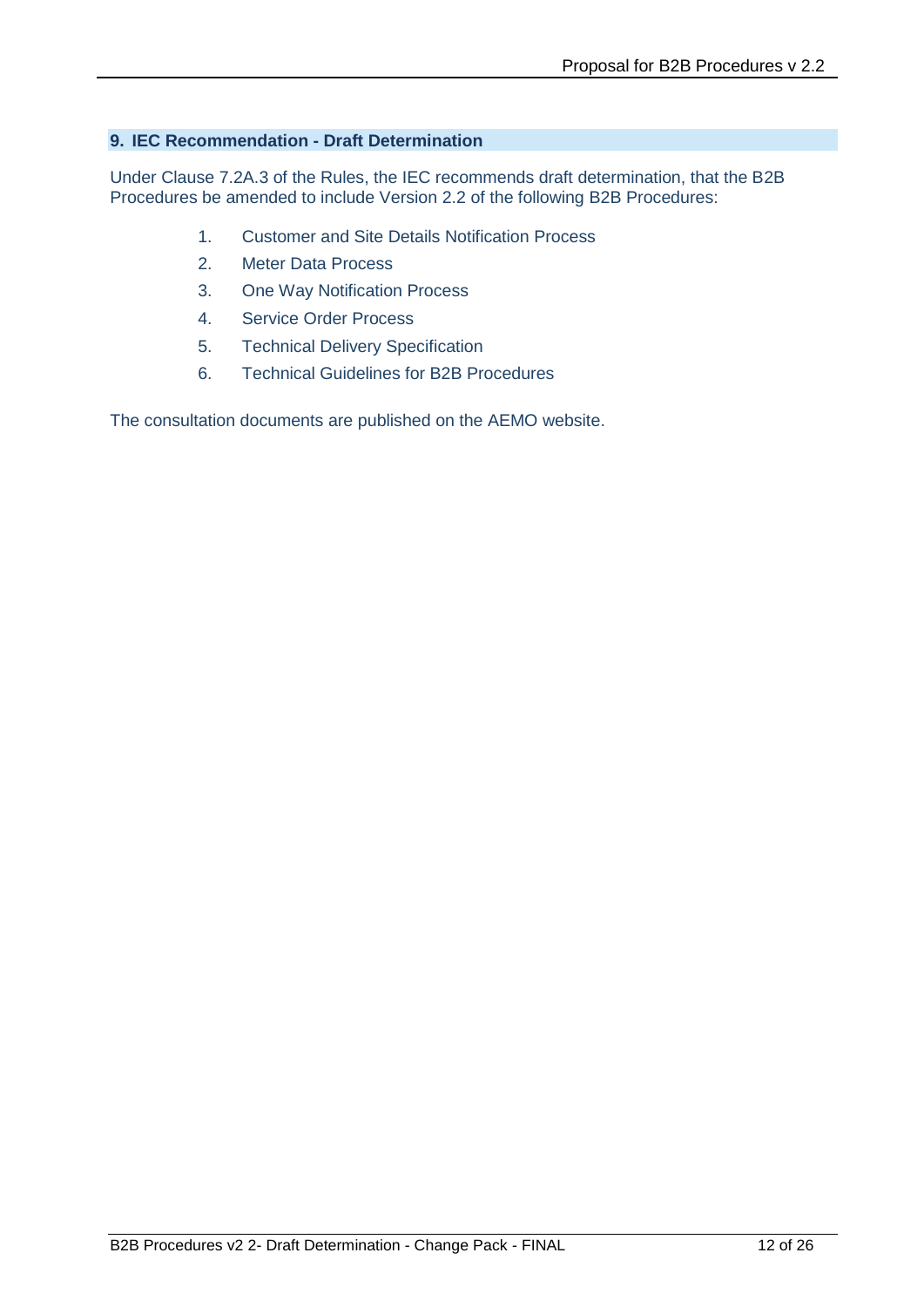#### **10. Submissions**

The IEC invite written submissions on the B2B procedures V2.2 Consultation.

Consulted parties are requested to identify any information in their submission that is considered to be confidential. The IEC require the consulted party to provide reasons as to why information is regarded as confidential.

#### **10.1 Sending Submissions**

Submissions are requested in electronic format using the 'Participant Response Pack Template' published on the AEMO website, as all submissions will be published on the AEMO website.

Submissions must be forwarded to the IEC, C/O AEMO by 5:00pm on 9 October 2014.

Please email submissions, using the template, via Email to: [enhancements@aemo.com.au](mailto:enhancements@aemo.com.au)

Alternatively, you may post submissions to:

IEC Chair C/O- AEMO GPO Box 2008, Melbourne VIC 3001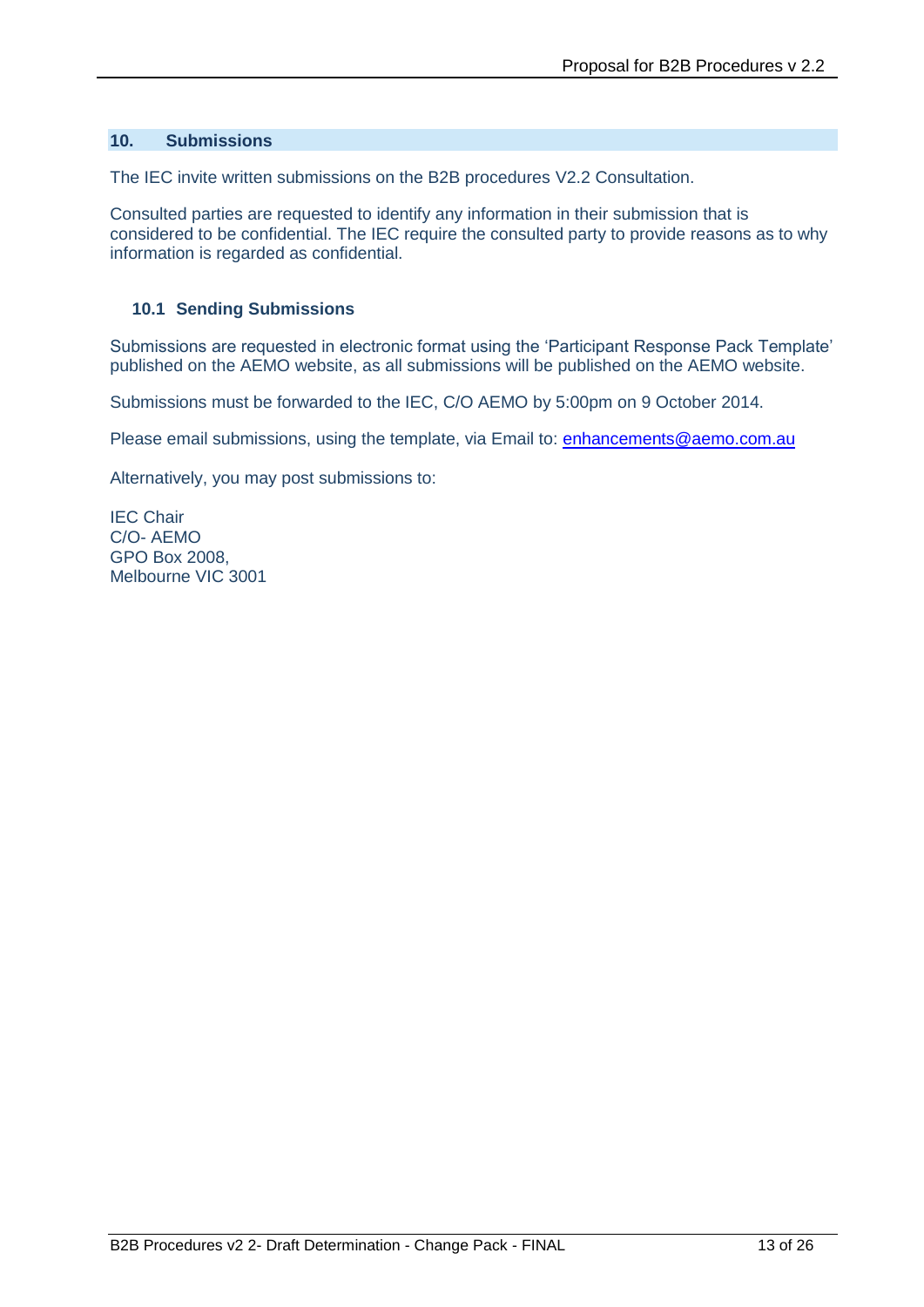#### **11. Proposed Changes**

This section lists the changes proposed to the B2B Procedures: Version 2.1.

Proposed changes have been categorised as Procedure changes as follows;

Table 8.1 covers the proposed changes to the B2B Procedure Customer and Site Details Notification Process.

**NOTE:** All proposed additions as part of the Initial Consultation to the B2B Procedures are highlighted in red colour text. All proposed deletions from the B2B Procedures are highlighted in red strike through text. Example: Reference. Changes proposed as part of the Draft Determination are highlighted in blue colour text.

Table 8.2 covers the proposed changes to the B2B Procedure Service Order Process.

Table 8.3 covers the proposed changes to the B2B Meter Data Process.

Table 8.4 covers the proposed changes to the B2B Procedure One Way Notification Process.

Table 8.5 covers the proposed changes to the B2B Procedure Technical Guideline for B2B Procedures.

- i. Endeavour Energy
- ii. Ergon Energy
- iii. United Energy

Table 8.6 covers the proposed changes to the B2B Procedure Technical Delivery Specification.

#### *Additional Submissions Received*

Written submissions have been received from the following Market participants providing an overall agreement to the changes proposed to B2B Procedures under this consultation and thus have not been included the table below:

The following respondents agreed or provided no comment with the changes consulted except where noted and captured in each table in this section.

- i. AGL
- ii. AusNet Services
- iii. Ausgrid
- iv. Energy Australia
- v. ERM Business Energy
- vi. Jemena
- vii. Lumo Energy
- viii. Origin
- ix. Powercor Australia Ltd & CitiPower Pty
- x. Red Energy
- xi. United Energy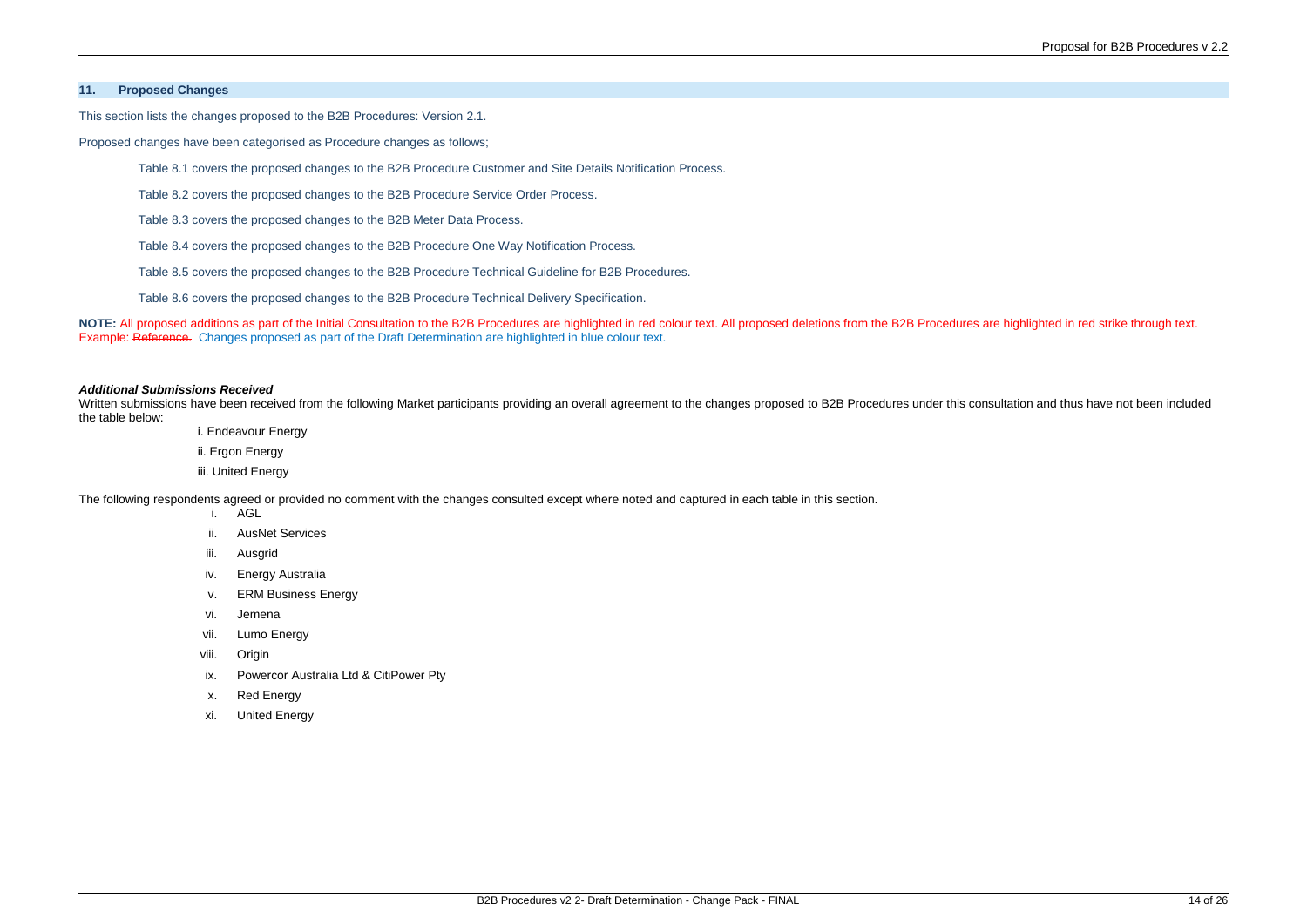#### **11.1 Proposed changes to the B2B Procedure Customer and Site Details Notification Process**

#### **Draft Determination**

*No changes; as per the Initial Consultation.*

the requests from AGL, Energy Australia and *ERM Business Energy regarding moving the effective date to May* 

*Although the effective date has been identified 13 May 2015, it should be noted that this is the latest these changes should be implemented – participants who request PMDs can implement the procedural <i>changes date. changes at a* 

| Item  | <b>Solution</b><br>ID | <b>Description</b><br><b>Participant Responses to Initial Consultation</b>                                                                                                                                                                                                                                                                                                |                                                                                                                                                                                                                                                                                                                                                                                                                                                                                                                                                                                                                                                                                                                                                                                                                                                                                                                                                                                                                                                                       |             |                                                                                                                                                                                                                  |
|-------|-----------------------|---------------------------------------------------------------------------------------------------------------------------------------------------------------------------------------------------------------------------------------------------------------------------------------------------------------------------------------------------------------------------|-----------------------------------------------------------------------------------------------------------------------------------------------------------------------------------------------------------------------------------------------------------------------------------------------------------------------------------------------------------------------------------------------------------------------------------------------------------------------------------------------------------------------------------------------------------------------------------------------------------------------------------------------------------------------------------------------------------------------------------------------------------------------------------------------------------------------------------------------------------------------------------------------------------------------------------------------------------------------------------------------------------------------------------------------------------------------|-------------|------------------------------------------------------------------------------------------------------------------------------------------------------------------------------------------------------------------|
| 8.1.1 | 721                   | All respondents were supportive of this change<br>Timing Requirement for Sending CustomerDetailsRequests<br>a. In relation to a customer transfer, the DNSP must not send a<br>CustomerDetailsRequest for a NMI before the Close of<br>Business of the fifth business day following-receipt of the<br>completion notification of the CATS Change Retailer<br>transaction. |                                                                                                                                                                                                                                                                                                                                                                                                                                                                                                                                                                                                                                                                                                                                                                                                                                                                                                                                                                                                                                                                       | L           | No changes; as per the Init                                                                                                                                                                                      |
| 8.1.2 | 721                   | Update the version number from 2.1 to 2.2 in the document<br>history.<br>The proposed effective date is 21 November 2014                                                                                                                                                                                                                                                  | <b>AGL</b><br>AGL is not supportive of the proposed effective<br>date put forward.<br>Whilst the intent of these changes is to add clarity<br>to the existing procedures it cannot be ignored<br>that there is ambiguity when referring to the<br>existing procedures in their current state, as a<br>result AGL would like to be open and transparent<br>in advising this will require system changes to<br>ensure we deliver the expected benefits of this<br>change. We also need to take into account<br>resource allocation, other scheduled projects in<br>the pipeline and IT environmental constraints, etc.<br>AGL also notes that submissions received in<br>response to the draft determination are expected<br>on the 09.10.2014 which make the proposed<br>effective date infeasible to deliver by 21.11.2014.<br>Another alternative would be to provide a<br>transition period, e.g. effective from 21.11.2014<br>with a transition expiring in May 2015.<br><b>Energy Australia</b><br>The proposed effective date is 22 November 2014<br>23 May 2015 | L<br>Н<br>H | The IEC acknowledges t<br><b>ERM Business Energy re</b><br>2015.<br>The proposed effective a<br>Although the effective da<br>be noted that this is the I<br>- participants who reque<br>changes at any time prio |

*The proposed effective date is 13 May 2015.*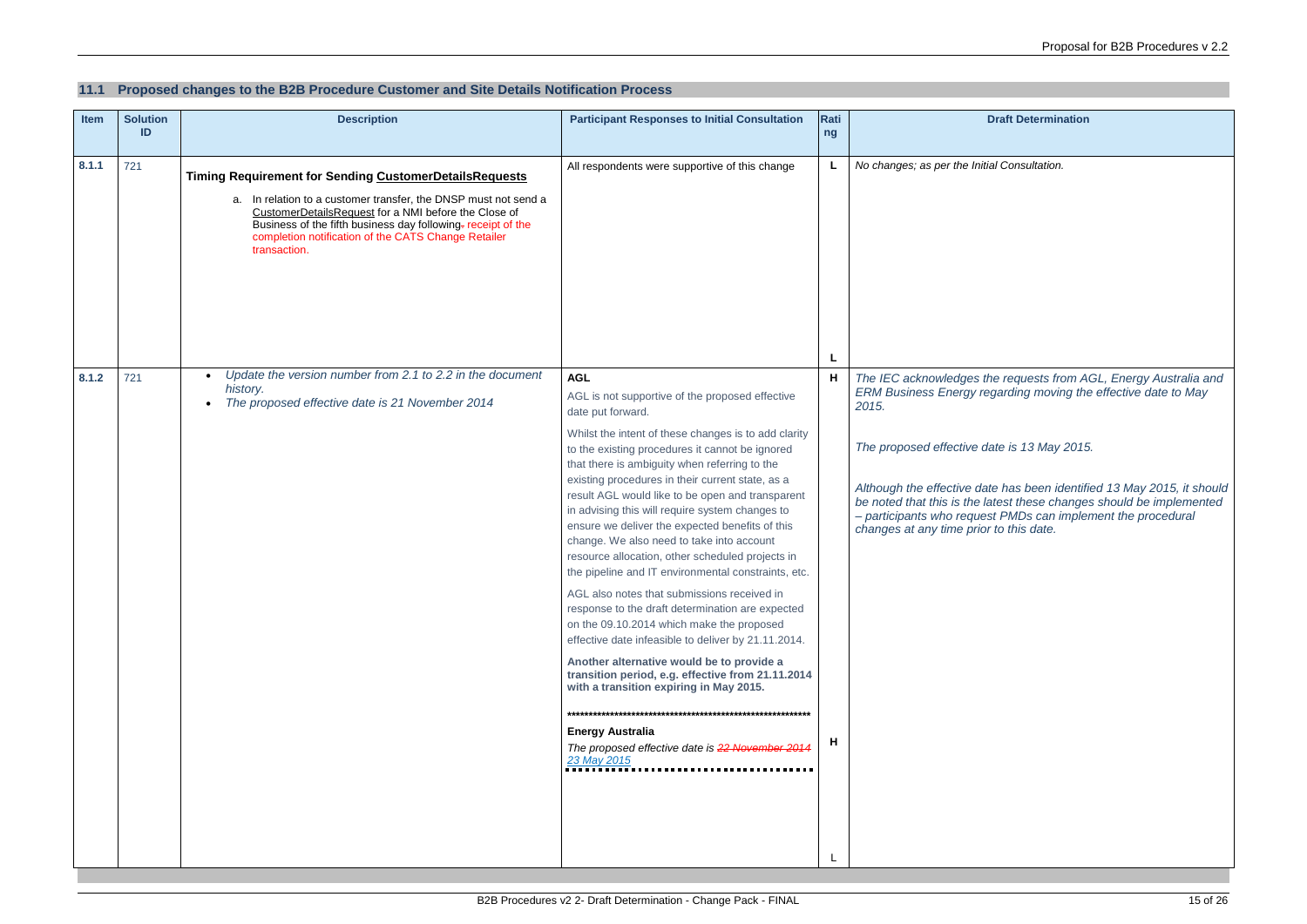### **11.2 Proposed changes to the B2B Procedure Service Order Process**

*The IEC acknowledges the requests from AGL, Energy Australia and ERM Business Energy regarding moving the May 2015.* 

| Solution<br>ID | <b>Description</b>                                                                                                      | <b>Participant Responses to Initial Consultation</b>                                      | Rating |                                                                                           |
|----------------|-------------------------------------------------------------------------------------------------------------------------|-------------------------------------------------------------------------------------------|--------|-------------------------------------------------------------------------------------------|
| 721            | Update the version number from 2.1 to 2.2 in the document<br>history<br>The proposed effective date is 21 November 2014 | <b>AGL</b><br>AGL is not supportive of the proposed effective date<br>put forward.        | H      | The IEC acknow<br><b>Australia and EF</b><br>effective date to                            |
|                |                                                                                                                         | Please refer to comments AGL has provided above<br>under item 8.1.2                       |        | The proposed ef                                                                           |
|                |                                                                                                                         | <b>Energy Australia</b><br>The proposed effective date is 22 November 2014 23<br>May 2015 | н      | Although the effed<br>it should be noted<br>be implemented-<br>implement the pro<br>date. |
|                |                                                                                                                         |                                                                                           |        |                                                                                           |

*The proposed effective date is 13 May 2015.* 

*Although the effective date has been identified 13 May 2015, it should be noted that this is the latest these changes should be implemented – participants who request PMDs can implement the procedural changes at any time prior to this*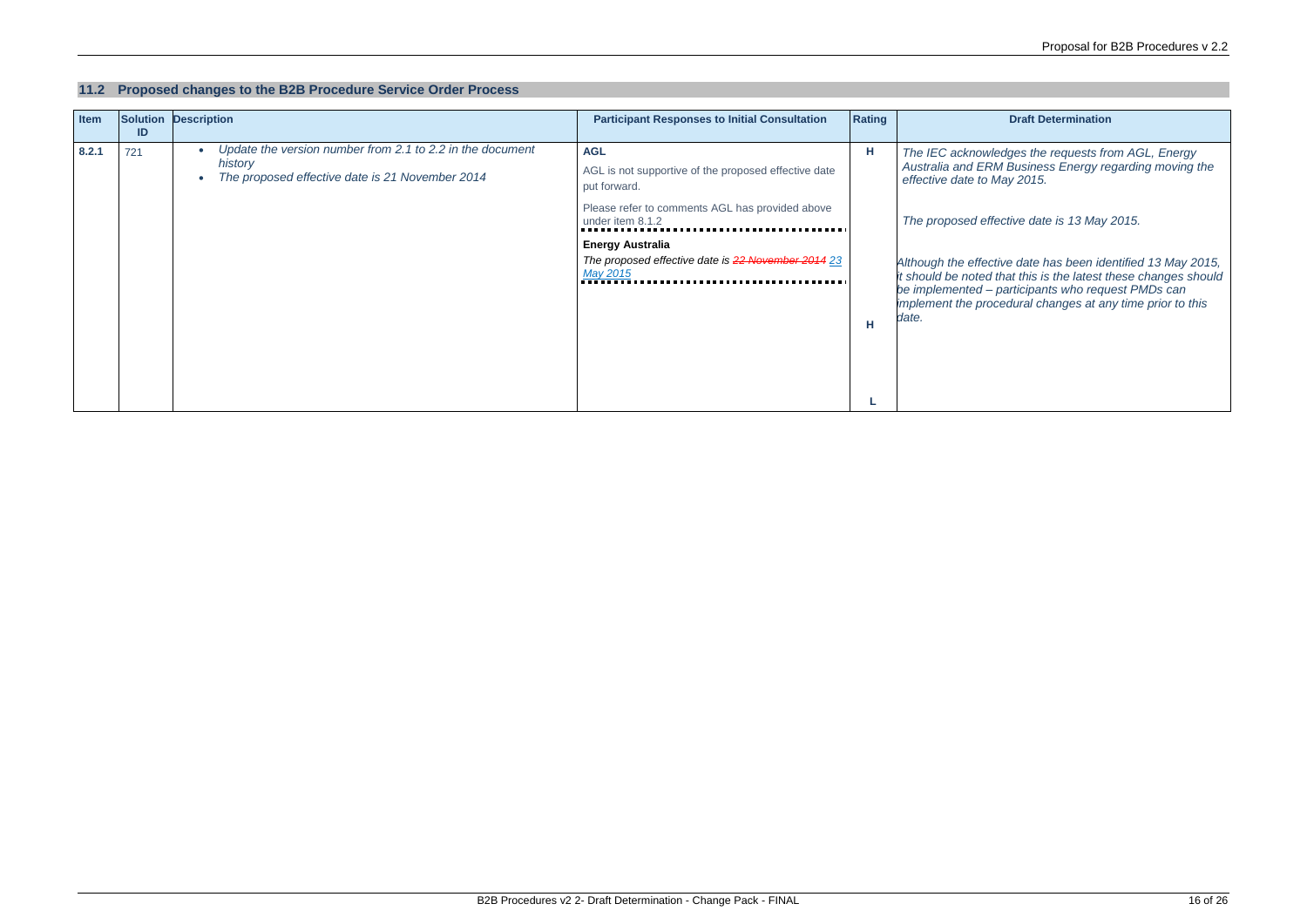### **11.3 Proposed changes to the B2B Procedure Meter Data Process**

#### **Draft Determination**

*No changes; as per the Initial Consultation.*

|       |     |                                                                                 | <b>Consultation</b>                                                                                                                                                                                                                                                                                                                                                                                                                                            | $\boldsymbol{g}$ |                                                                                                                                                                       |
|-------|-----|---------------------------------------------------------------------------------|----------------------------------------------------------------------------------------------------------------------------------------------------------------------------------------------------------------------------------------------------------------------------------------------------------------------------------------------------------------------------------------------------------------------------------------------------------------|------------------|-----------------------------------------------------------------------------------------------------------------------------------------------------------------------|
| 8.3.1 | 721 | Update the version number from 2.1 to 2.2 in the document history.<br>$\bullet$ | All respondents were supportive of this<br>change                                                                                                                                                                                                                                                                                                                                                                                                              | L                | No changes; as pe                                                                                                                                                     |
| 8.3.2 | 721 | The proposed effective date is 21 November 2014<br>$\bullet$                    | <b>AGL</b><br>AGL is not supportive of the proposed<br>effective date put forward.<br>Please refer to comments AGL has provided<br>above under item 8.1.2<br><b>Energy Australia</b><br>The proposed effective date is 22 November<br>2014 23 May 2015<br><b>ERM Business Energy</b><br>Effective date should be May 2015.<br>This is because the proposed procedure<br>would require system changes which<br>could not be implemented by 22<br>November 2014. | L<br>Н<br>Н<br>M | The IEC acknow<br>Australia and El<br>effective date to<br>The proposed e<br>Although the effe<br>it should be noted<br>be implemented-<br>implement the pro<br>date. |

*The IEC acknowledges the requests from AGL, Energy Australia and ERM Business Energy regarding moving the effective date to May 2015.* 

*The proposed effective date is 13 May 2015.* 

*Although the effective date has been identified 13 May 2015, it should be noted that this is the latest these changes should be implemented – participants who request PMDs can implement the procedural changes at any time prior to this*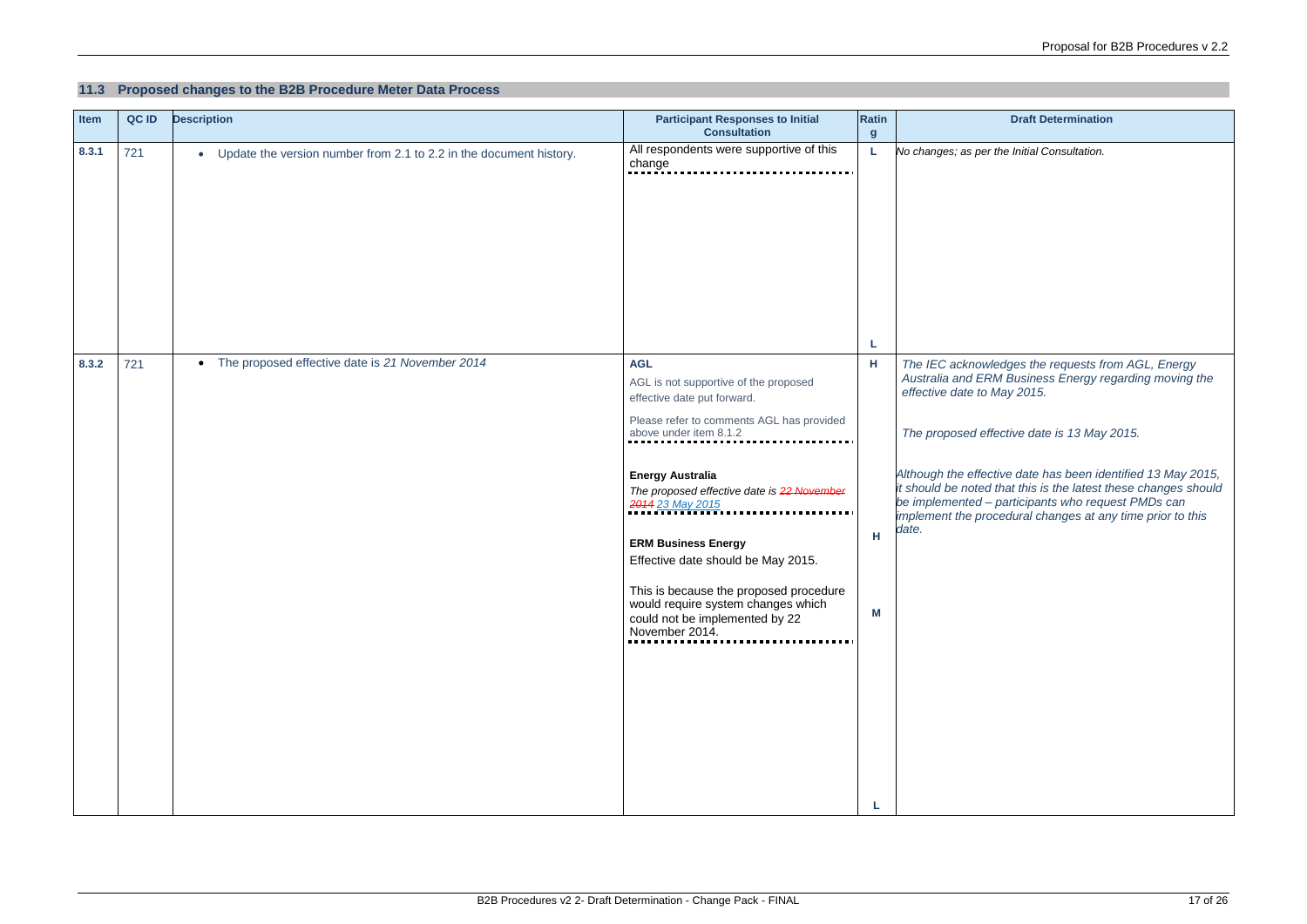| <b>Item</b> | QC ID | <b>Description</b>                                                                                                                                                                                                                                                                                | <b>Participant Responses to Initial</b><br><b>Consultation</b>                                                                                                                                                                                                                                                                                                                                                                                                                                                                                                                                                                                                                                                                                                                                                                                                                                                                                                                                                                                                                                                                                                                                                                                                                                                                                                                                                                                                                                                                                                                                                                                                                        | <b>Ratin</b><br>$\boldsymbol{g}$ |                                                                                                                                                                                                                                                                   |
|-------------|-------|---------------------------------------------------------------------------------------------------------------------------------------------------------------------------------------------------------------------------------------------------------------------------------------------------|---------------------------------------------------------------------------------------------------------------------------------------------------------------------------------------------------------------------------------------------------------------------------------------------------------------------------------------------------------------------------------------------------------------------------------------------------------------------------------------------------------------------------------------------------------------------------------------------------------------------------------------------------------------------------------------------------------------------------------------------------------------------------------------------------------------------------------------------------------------------------------------------------------------------------------------------------------------------------------------------------------------------------------------------------------------------------------------------------------------------------------------------------------------------------------------------------------------------------------------------------------------------------------------------------------------------------------------------------------------------------------------------------------------------------------------------------------------------------------------------------------------------------------------------------------------------------------------------------------------------------------------------------------------------------------------|----------------------------------|-------------------------------------------------------------------------------------------------------------------------------------------------------------------------------------------------------------------------------------------------------------------|
| 8.3.3       | 721   | 2.5<br><b>Provide Meter Data Process</b><br>a. If:<br>a Participant reasonably believes that they have not received requires MDFF Data<br>1.<br>for a NMI from an MDP; to which it is entitled in accordance with the Rules, then the<br>Participant may commence the Provide Meter Data Process. | <b>AusNet Services</b><br>The current wording is:<br>a. If:<br>a Participant reasonably believes that<br>they have not received MDFF Data<br>for a NMI from an MDP:<br>2. a Participant requires historical<br>Metering Data from a MDP to which<br>they are entitled pursuant to the<br>CATS Procedure and/or a<br>jurisdictional instrument; or<br>3. a Participant requires a MDP to re-<br>send certain MDFF Data,<br>then a Participant may commence the<br>Provide Meter Data Process.<br>We have the following issues with the<br>proposed wording:<br>i) the proposed wording appears to have<br>been written without consideration of the<br>context of point 1 within the broader<br>paragraph 2.5 (a). The phrase "then a<br>Participant may commence the Provide<br>Meter Data Process" is not required in<br>$2.5$ (a) 1.<br>ii) the concept of a PMD being sent when<br>"a Participant reasonably believes that<br>they have not received MDFF Data for a<br>NMI" should be retained. The PMD/VMD<br>considerations are attempting to reduce<br>the number of PMDs. This clause as<br>currently written mandates that a PMD<br>should only be sent where the Participant<br>cannot locate metering data to which<br>they are entitled. This should be<br>retained.<br>a. If:<br>1. a Participant reasonably believes that<br>they have not received MDFF Data<br>for a NMI from an MDP to which it is<br>entitled in accordance with the Rules;<br>2. a Participant requires historical<br>Metering Data from a MDP to which<br>they are entitled pursuant to the<br>CATS Procedure and/or a<br>jurisdictional instrument; or<br>3. a Participant requires a MDP to re- | M                                | The IEC notes com<br>and agrees to acce<br>2.5 Provide Mete<br>a. A Participant m<br>1. a Participant<br>requires MDFF I<br>entitled in accor<br>2. a Participant<br>which they are $\epsilon$<br>jurisdictional ins<br>3. a Participant re<br>then a Participant |
|             |       |                                                                                                                                                                                                                                                                                                   |                                                                                                                                                                                                                                                                                                                                                                                                                                                                                                                                                                                                                                                                                                                                                                                                                                                                                                                                                                                                                                                                                                                                                                                                                                                                                                                                                                                                                                                                                                                                                                                                                                                                                       |                                  |                                                                                                                                                                                                                                                                   |

2. a Participant requires historical Metering Data from a MDP to which they are entitled pursuant to the CATS Procedure and/or a strument; or

3. a Participant requires a MDP to re-send certain MDFF Data., then a Participant may commence the Provide Meter Data Process

*The IEC notes comments from AusNet Services and Lumo Energy and agrees to accept the following wording proposed by Lumo;*

#### **2.5 Provide Meter Data Process**

ay commence the Provide Meter Data Process if:

1. a Participant reasonably believes that they have not received requires MDFF Data for a NMI from an MDP to which it is rdance with the Rules;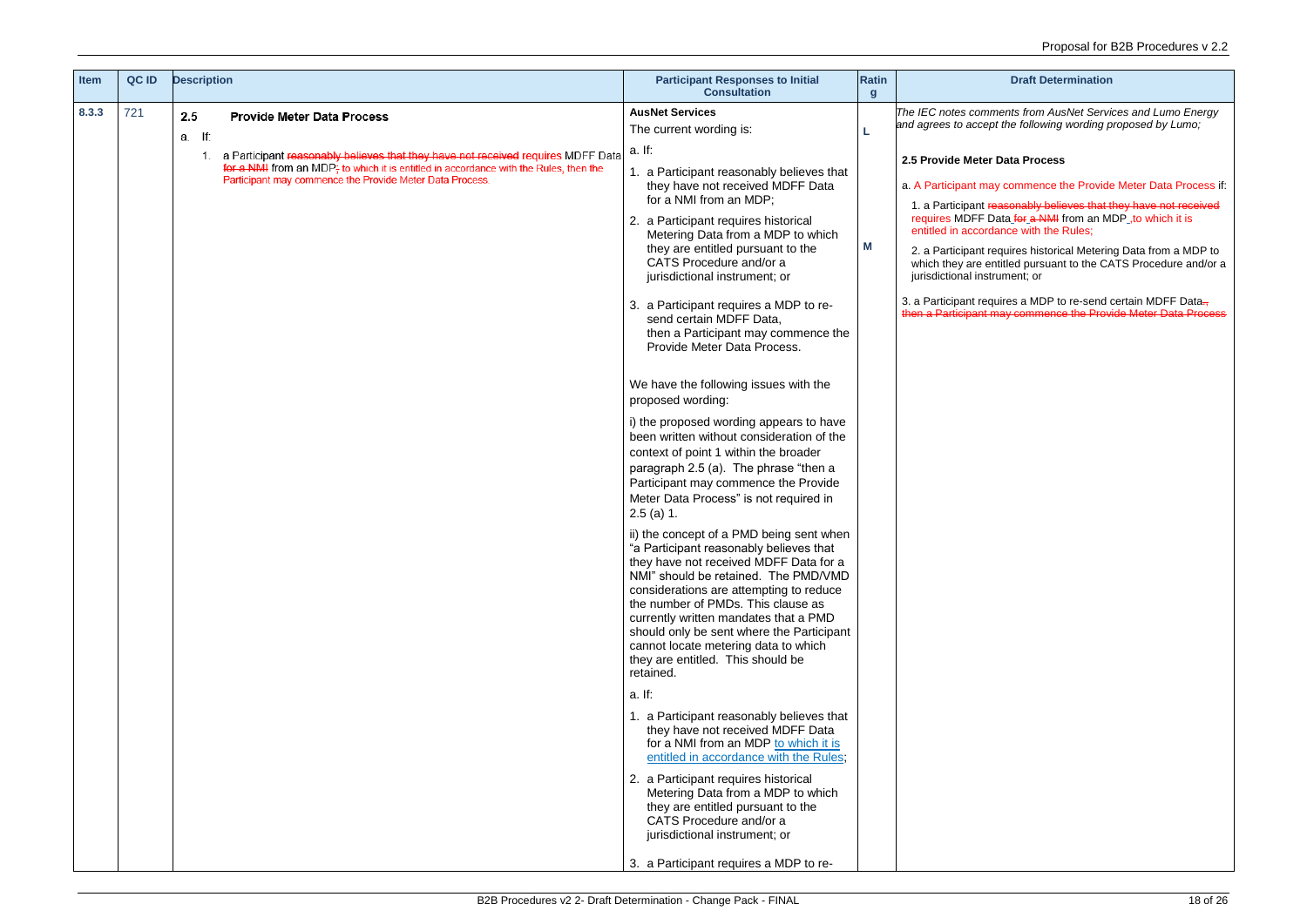*The IEC note comments from ERM Business Energy, Lumo Energy and Origin Energy. However will not make the timing changes suggested as contradictory to current NEM procedures as AMI meters.* 

. Four Business Days following the read event for type 1, 2, 3 and 4 Metering Installations;

| Item  | QC ID | <b>Description</b>                                                                                                                                                                                                                                                                                                                                                                                                                                                                                                                                                                                                                                                                                                                                                                                                                                                                                                                                                                                                                                                                                                                                                                                        | <b>Participant Responses to Initial</b>                                                                                                                                                                                                                                                                                                                                                                                                                                                                                                                                                                                                                                                                                                                                                                                                                                           | <b>Ratin</b>     |                                                                                                                                                                                                                                                                                     |
|-------|-------|-----------------------------------------------------------------------------------------------------------------------------------------------------------------------------------------------------------------------------------------------------------------------------------------------------------------------------------------------------------------------------------------------------------------------------------------------------------------------------------------------------------------------------------------------------------------------------------------------------------------------------------------------------------------------------------------------------------------------------------------------------------------------------------------------------------------------------------------------------------------------------------------------------------------------------------------------------------------------------------------------------------------------------------------------------------------------------------------------------------------------------------------------------------------------------------------------------------|-----------------------------------------------------------------------------------------------------------------------------------------------------------------------------------------------------------------------------------------------------------------------------------------------------------------------------------------------------------------------------------------------------------------------------------------------------------------------------------------------------------------------------------------------------------------------------------------------------------------------------------------------------------------------------------------------------------------------------------------------------------------------------------------------------------------------------------------------------------------------------------|------------------|-------------------------------------------------------------------------------------------------------------------------------------------------------------------------------------------------------------------------------------------------------------------------------------|
|       |       |                                                                                                                                                                                                                                                                                                                                                                                                                                                                                                                                                                                                                                                                                                                                                                                                                                                                                                                                                                                                                                                                                                                                                                                                           | <b>Consultation</b><br>send certain MDFF Data,<br>then a Participant may<br>commence                                                                                                                                                                                                                                                                                                                                                                                                                                                                                                                                                                                                                                                                                                                                                                                              | $\boldsymbol{g}$ |                                                                                                                                                                                                                                                                                     |
|       |       |                                                                                                                                                                                                                                                                                                                                                                                                                                                                                                                                                                                                                                                                                                                                                                                                                                                                                                                                                                                                                                                                                                                                                                                                           | <b>Lumo Energy</b>                                                                                                                                                                                                                                                                                                                                                                                                                                                                                                                                                                                                                                                                                                                                                                                                                                                                |                  |                                                                                                                                                                                                                                                                                     |
|       |       |                                                                                                                                                                                                                                                                                                                                                                                                                                                                                                                                                                                                                                                                                                                                                                                                                                                                                                                                                                                                                                                                                                                                                                                                           | The wording in the existing clause is poor in<br>that the Participant's actions are tied to the<br>third sub-clause rather than clause a) with<br>the three conditions.                                                                                                                                                                                                                                                                                                                                                                                                                                                                                                                                                                                                                                                                                                           |                  |                                                                                                                                                                                                                                                                                     |
|       |       |                                                                                                                                                                                                                                                                                                                                                                                                                                                                                                                                                                                                                                                                                                                                                                                                                                                                                                                                                                                                                                                                                                                                                                                                           | The proposed wording does not improve<br>the objective of the clause overall.                                                                                                                                                                                                                                                                                                                                                                                                                                                                                                                                                                                                                                                                                                                                                                                                     |                  |                                                                                                                                                                                                                                                                                     |
|       |       |                                                                                                                                                                                                                                                                                                                                                                                                                                                                                                                                                                                                                                                                                                                                                                                                                                                                                                                                                                                                                                                                                                                                                                                                           | 2.5 Provide Meter Data Process                                                                                                                                                                                                                                                                                                                                                                                                                                                                                                                                                                                                                                                                                                                                                                                                                                                    |                  |                                                                                                                                                                                                                                                                                     |
|       |       |                                                                                                                                                                                                                                                                                                                                                                                                                                                                                                                                                                                                                                                                                                                                                                                                                                                                                                                                                                                                                                                                                                                                                                                                           | a. A Participant may commence the Provide<br>Meter Data Process if:                                                                                                                                                                                                                                                                                                                                                                                                                                                                                                                                                                                                                                                                                                                                                                                                               |                  |                                                                                                                                                                                                                                                                                     |
|       |       |                                                                                                                                                                                                                                                                                                                                                                                                                                                                                                                                                                                                                                                                                                                                                                                                                                                                                                                                                                                                                                                                                                                                                                                                           | 1. a Participant reasonably believes that<br>they have not received requires MDFF<br>Data for a NMI from an MDP, to which it is<br>entitled in accordance with the rules;                                                                                                                                                                                                                                                                                                                                                                                                                                                                                                                                                                                                                                                                                                         | м                |                                                                                                                                                                                                                                                                                     |
|       |       |                                                                                                                                                                                                                                                                                                                                                                                                                                                                                                                                                                                                                                                                                                                                                                                                                                                                                                                                                                                                                                                                                                                                                                                                           | 2. a Participant requires historical Metering<br>Data from a MDP to which they are entitled<br>pursuant to the CATS Procedure and/or a<br>jurisdictional instrument; or                                                                                                                                                                                                                                                                                                                                                                                                                                                                                                                                                                                                                                                                                                           |                  |                                                                                                                                                                                                                                                                                     |
|       |       |                                                                                                                                                                                                                                                                                                                                                                                                                                                                                                                                                                                                                                                                                                                                                                                                                                                                                                                                                                                                                                                                                                                                                                                                           | 3. a Participant requires a MDP to re-send<br>certain MDFF Data., then a Participant may<br>commence the Provide Meter Data Process                                                                                                                                                                                                                                                                                                                                                                                                                                                                                                                                                                                                                                                                                                                                               |                  |                                                                                                                                                                                                                                                                                     |
| 8.3.4 | 721   | 3.2.3<br>Timing Requirement for sending a MeterDataNotification for a<br>ProvideMeterDataRequest.                                                                                                                                                                                                                                                                                                                                                                                                                                                                                                                                                                                                                                                                                                                                                                                                                                                                                                                                                                                                                                                                                                         | <b>ERM Business Energy</b>                                                                                                                                                                                                                                                                                                                                                                                                                                                                                                                                                                                                                                                                                                                                                                                                                                                        | L                | The IEC note com<br>and Origin Energy                                                                                                                                                                                                                                               |
|       |       | Where a MDP is required to send a MeterDataNotification in response to a<br>ProvideMeterDataRequest, the MDP must send the MeterDataNotification within one<br>business day of receiving the ProvideMeterDataRequest.<br>a. A Participant must not issue a ProvideMeterDataRequest relating to a scheduled reading<br>event prior to the completion of:<br>a. Four Business Days following the read event for type 1, 2, 3 and 4 Metering<br>Installations;<br>b. Six Business Days following the published Next Scheduled Read Date for type<br>5 and 6 Metering Installations; and<br>c. The seventh Business Day of the calendar month for the previous month's<br>MDFF Data, for type 7 Metering Installations.<br>b. A Participant must not issue a ProvideMeterDataRequest, relating to a<br>ServiceOrderRequest, for type 5 and 6 Metering Installations prior to the completion of<br>four Business Days following the receipt of the completed ServiceOrderResponse.<br>c. Where a MDP is required to send a MeterDataNotification in response to a<br>ProvideMeterDataRequest, the MDP must send the MeterDataNotification within one<br>Business Day of receiving the ProvideMeterDataRequest. | a a. In our experience, current industry<br>practise allows issue of a<br>ProvideMeterRequest witn two business<br>days. MPDs are currently responding to<br>these requests with actual data. This<br>timeframe is important for ERM to<br>manage our trading position as well as<br>billing/cash flow. The benefit of extending<br>this period to four business days is<br>unclear, particularly because MDPs have<br>automated processes to respond to<br>ProvideMeterRequests where data is<br>available (i.e. following the second day).<br>AMI meters should also be included in<br>the clause, as networks bill based on<br>calendar month, and treatment as type 5<br>leads to unacceptable delays.<br>a c. In our experience, data for type 7<br>metering installations is generally<br>available on the third business day. We<br>therefore consider it appropriate that | н                | suggested as cont<br>meters are type 5<br>Procedures for typ<br>of regular data pro<br>While business pra<br>requirements the i<br>these timeframes.<br>The IEC accepts ti<br>numbering, howev<br>document recomm<br>a. A Participant<br>relating to a s<br>of:<br>b.<br>$\theta$ . |

2. Six Business Days following the published Next Scheduled Read Date for type 5 and 6 Metering Installations; and

3. The seventh Business Day of the calendar month for the previous month's MDFF Data, for type 7 Metering Installations.

*Procedures for type 5 meters allow for, but do not dictate this level of regular data provision.*

*While business practice may be exceeding current SLP delivery requirements the industry has not yet agreed to review or amend* 

*The IEC accepts the proposal from Origin to amend the subset numbering, however to keep the format in line with rest of the document recommends renumbering the sub-clause to 1., 2., and 3.*

t must not issue a ProvideMeterDataRequest scheduled reading event prior to the completion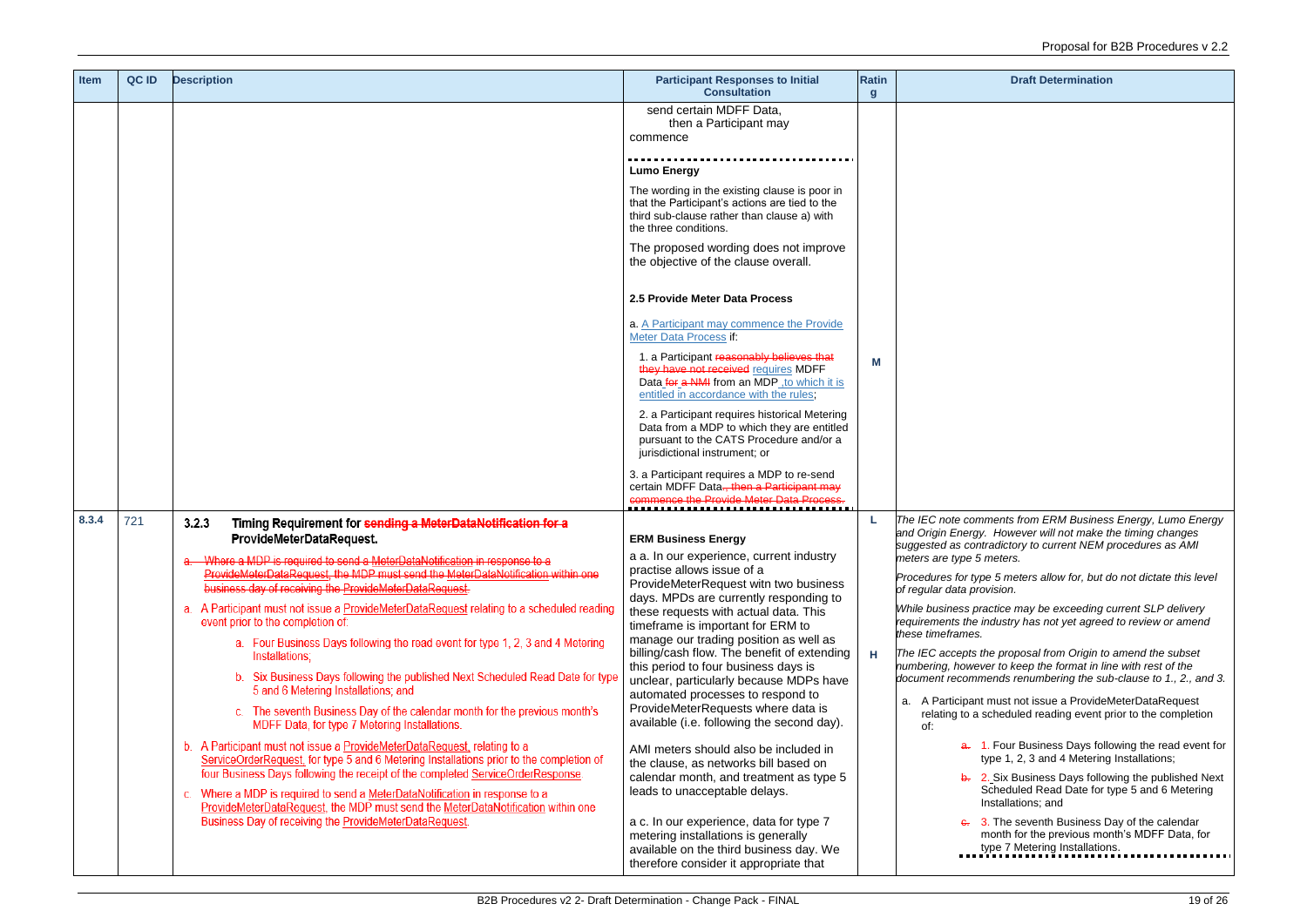| <b>Item</b> | QC ID | <b>Description</b> | <b>Participant Responses to Initial</b><br><b>Consultation</b>                                                                                                                                                                                                                   | <b>Ratin</b><br>$\mathbf{g}$ |  |
|-------------|-------|--------------------|----------------------------------------------------------------------------------------------------------------------------------------------------------------------------------------------------------------------------------------------------------------------------------|------------------------------|--|
|             |       |                    | issue of a ProvideMeterRequest after<br>three business days should be allowed.                                                                                                                                                                                                   |                              |  |
|             |       |                    | 3.2.3 Timing Requirement for a<br><b>ProvideMeterRequest</b>                                                                                                                                                                                                                     |                              |  |
|             |       |                    | a. A Participant must not issue and<br>ProvideMeterDataRequest relating to<br>a scheduled reading event prior to<br>the completion of:                                                                                                                                           |                              |  |
|             |       |                    | a. Four Two Business Days<br>following the read event for<br>type 1, 2, $31$ and 4 and $\frac{AMI}{A}$<br>Metering Installations;                                                                                                                                                |                              |  |
|             |       |                    | b. Six Business Days following the<br>published Next Scheduled Read Date<br>for type 5 and 6 Metering<br>Installations; and                                                                                                                                                      |                              |  |
|             |       |                    | The third seventh Business Day of the<br>calendar month for the previous month's<br>MDFF Data, for type 7 Metering<br>Installations                                                                                                                                              |                              |  |
|             |       |                    | <b>Lumo Energy</b>                                                                                                                                                                                                                                                               |                              |  |
|             |       |                    | General comment                                                                                                                                                                                                                                                                  |                              |  |
|             |       |                    | The drafting of the clause is rather wordy                                                                                                                                                                                                                                       |                              |  |
|             |       |                    | The proposed amendment does not cater for<br>daily / remotely read type 5 interval meters.                                                                                                                                                                                       |                              |  |
|             |       |                    | Victoria has over 2.4 million of these types of<br>meters, or approximately 37 % of the network<br>connections in the NEM. Further, this type of<br>meter is expected to be installed outside<br>Victoria, the obligations need to cover this<br>meter type appropriately.       | M                            |  |
|             |       |                    | Given other policy proposals for remotely<br>read meters to be installed, it is reasonable to<br>separate the obligations to manually and<br>remotely read meters.                                                                                                               |                              |  |
|             |       |                    | Clause a -                                                                                                                                                                                                                                                                       |                              |  |
|             |       |                    | In relation to the 6 day wait for type 5<br>metering. While this may be reasonable for<br>manually read meters, the delay exceedingly<br>long for remotely read meters where data is<br>generally being delivered every 24 hours.<br>This issue also applies in relation to data |                              |  |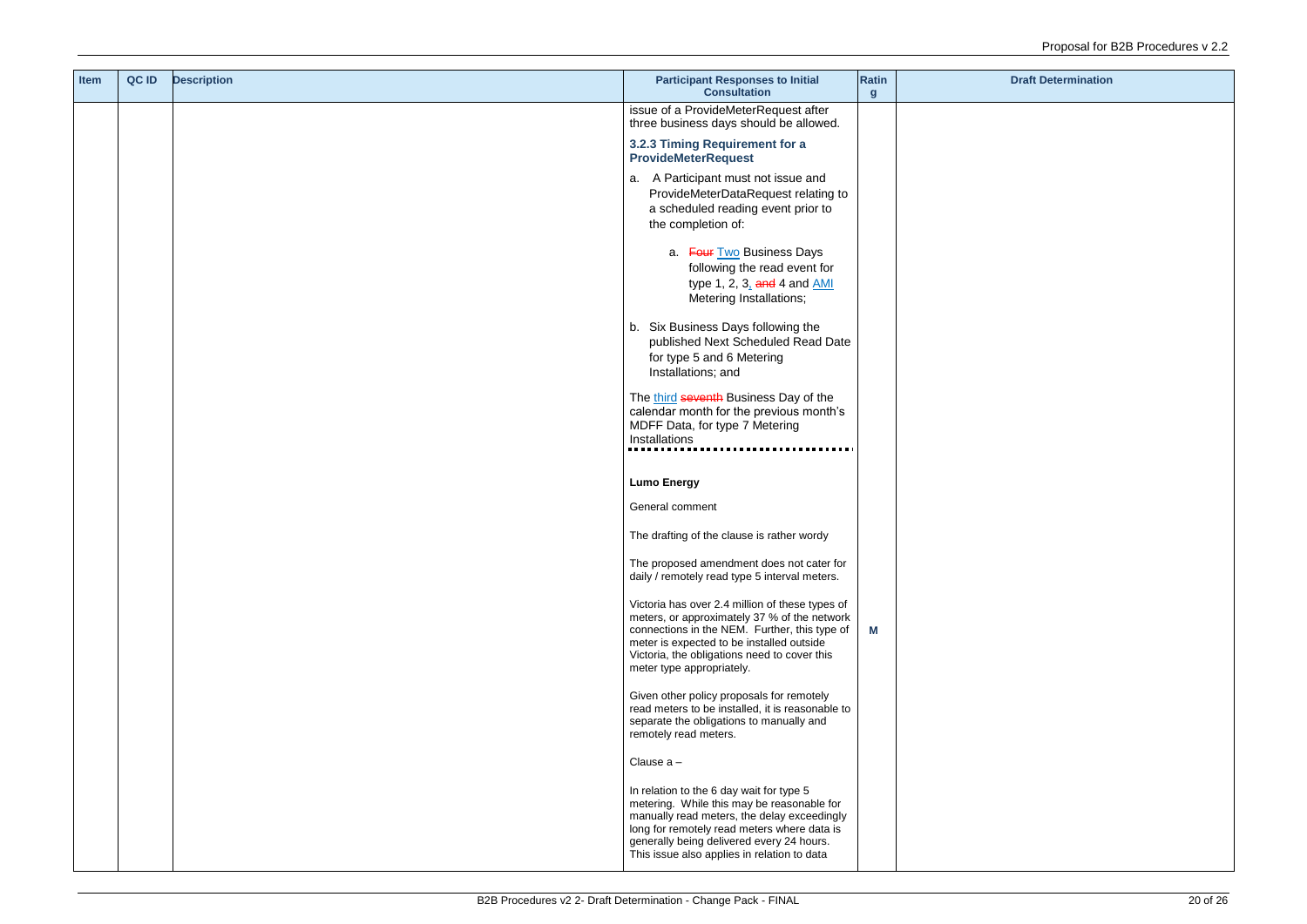| <b>Item</b> | QC ID | <b>Description</b> |                                       | <b>Participant Responses to Initial</b><br><b>Consultation</b>                                                    |                                                                                                 |                  |  |
|-------------|-------|--------------------|---------------------------------------|-------------------------------------------------------------------------------------------------------------------|-------------------------------------------------------------------------------------------------|------------------|--|
|             |       |                    | from Service Orders for these meters. |                                                                                                                   |                                                                                                 | $\boldsymbol{g}$ |  |
|             |       |                    |                                       | 3.2.3 Timing Requirement for sending a<br><b>MeterDataNotification for a</b><br>ProvideMeterDataRequest.          |                                                                                                 |                  |  |
|             |       |                    | completion of:                        | a A Participant must not issue a<br>ProvideMeterDataRequest relating to a<br>scheduled reading event prior to the |                                                                                                 |                  |  |
|             |       |                    | <b>Meter Type</b>                     | <b>PMD request after</b>                                                                                          | <b>PMD for Service</b><br><b>Order Request</b><br>after receipt of<br>service order<br>response |                  |  |
|             |       |                    | 1,2,3,4                               | 4 Business Days<br>after read event                                                                               |                                                                                                 |                  |  |
|             |       |                    | remotely<br>read<br>5                 | 2 business Days<br>after expected data<br>delivery                                                                | 1 business Day                                                                                  |                  |  |
|             |       |                    | manually<br>read<br>5,6               | <b>6 Business Days</b><br>following published<br>next scheduled<br>read date                                      | 4 Business Days                                                                                 |                  |  |
|             |       |                    |                                       | 7 <sup>th</sup> Business Day<br>after months end for<br>MDFF data                                                 |                                                                                                 |                  |  |
|             |       |                    |                                       |                                                                                                                   |                                                                                                 |                  |  |
|             |       |                    | <b>Origin Energy</b>                  |                                                                                                                   |                                                                                                 |                  |  |
|             |       |                    |                                       | Clause (a) includes subset procedures<br>$(a), (b), (c), change to (i), (ii), (iii).$                             |                                                                                                 |                  |  |
|             |       |                    | a.                                    | A Participant must not issue a<br>scheduled reading event prior to the<br>completion of:                          | ProvideMeterDataRequest relating to a                                                           |                  |  |
|             |       |                    |                                       | a. (i) Four Business Days<br>Installations;                                                                       | following the read event for<br>type 1, 2, 3 and 4 Metering                                     |                  |  |
|             |       |                    |                                       | b. (ii) Six Business Days<br>type 5 and 6 Metering<br>Installations; and                                          | following the published Next<br><b>Scheduled Read Date for</b>                                  | L                |  |
|             |       |                    |                                       | <b>e.</b> (ii) The seventh Business<br>MDFF Data, for type 7<br>Metering Installations.                           | Day of the calendar month<br>for the previous month's                                           |                  |  |
|             |       |                    | 3.23a(b)<br>meters.                   | following the NSRD for Type 5 (VIC AMI)                                                                           | Participants should not be limited to 6 days                                                    |                  |  |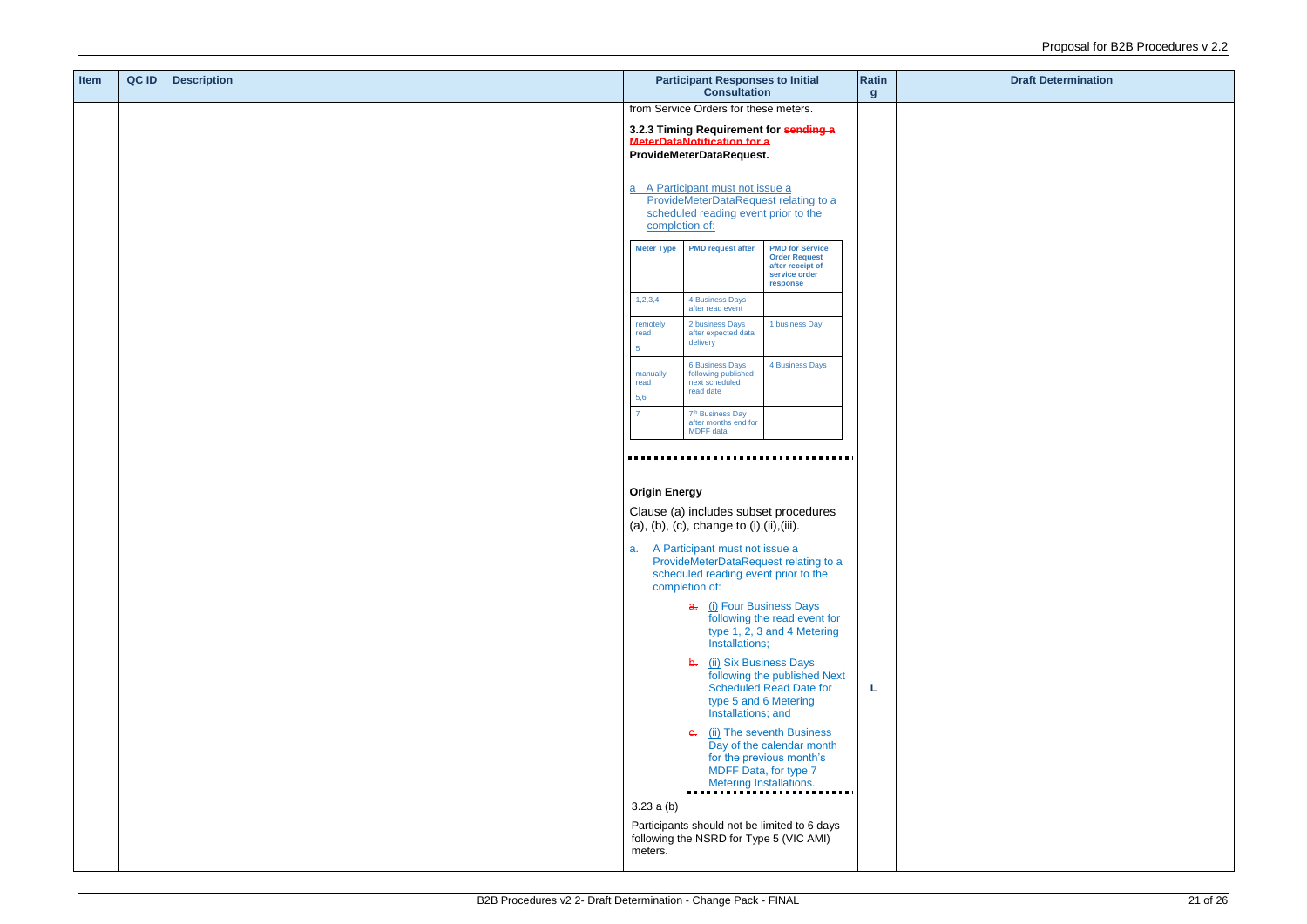| <b>Item</b> | QC ID | <b>Description</b>                                                                                                                                                | <b>Participant Responses to Initial</b><br><b>Consultation</b>                                                                                                                                                                                                                                                                                                                | <b>Ratin</b><br>$\mathbf{g}$ |                                                                |
|-------------|-------|-------------------------------------------------------------------------------------------------------------------------------------------------------------------|-------------------------------------------------------------------------------------------------------------------------------------------------------------------------------------------------------------------------------------------------------------------------------------------------------------------------------------------------------------------------------|------------------------------|----------------------------------------------------------------|
|             |       |                                                                                                                                                                   | 1. Industry discussion to be held with the<br>DSDBI on type 5 (Vic AMI) meters as<br>timing requirements is not consistent<br>with Government Policy for delivery of<br>daily read meters                                                                                                                                                                                     |                              |                                                                |
|             |       |                                                                                                                                                                   | In the event that AMI data is not<br>2.<br>delivered on a daily basis, the participant<br>is not able to adequately reconcile or<br>request forward estimate data for the<br>Energy Settlement.                                                                                                                                                                               | н                            |                                                                |
|             |       |                                                                                                                                                                   | To fulfil the AMI rollout intent of providing<br>3.<br>timely visibility to customer of load profile<br>for making informed choices on energy<br>efficiency, Billing spend.                                                                                                                                                                                                   |                              |                                                                |
|             |       |                                                                                                                                                                   | Daily data is required to validate and pay<br>4.<br>Network monthly charges related to AMI<br>metered sites.                                                                                                                                                                                                                                                                  |                              |                                                                |
|             |       |                                                                                                                                                                   | Four Business Days following the read event<br>for type 5 (VIC AMI) metering installation                                                                                                                                                                                                                                                                                     |                              |                                                                |
|             |       |                                                                                                                                                                   | For Local Retailers to be fully compliant with<br>timings in 3.2.3a (a), (b), the 5070/71<br>transaction needs to be provided to LR's -<br>which currently is not available. This enables<br>to LR to see any changes to the NSRD and<br>have visibility of missing data to enable a<br>PMD to be raised. An ICF has been<br>submitted to the BMRG (August 14) for<br>review. |                              |                                                                |
| 8.3.5       | 001   |                                                                                                                                                                   | <b>Ausgrid</b>                                                                                                                                                                                                                                                                                                                                                                |                              | The IEC noted col                                              |
|             |       | 3.2.4<br>Timing Requirement for sending a MeterDataNotification for a<br>VerifyMeterDataRequest                                                                   | This change should be with the VMD                                                                                                                                                                                                                                                                                                                                            |                              | This amendment i                                               |
|             |       | Where a MDP is required to send a MeterDataNotification in response to a<br>a.<br>VerifyMeterDataRequest, the MDP must send the MeterDataNotification within five | changes?                                                                                                                                                                                                                                                                                                                                                                      |                              | endorsed as part<br>final document ma                          |
|             |       | Bbusiness Ddays of receiving the VerifyMeterDataRequest.                                                                                                          | <b>Lumo Energy</b>                                                                                                                                                                                                                                                                                                                                                            |                              | consultation as a                                              |
|             |       |                                                                                                                                                                   | Clause 3.2.4 a. - too repetitive of transaction<br>types - which made the obligation convoluted                                                                                                                                                                                                                                                                               | L                            | Days as a defined<br>of these transactic<br>and thus has not b |
|             |       |                                                                                                                                                                   | 3.2.4 a. Where a MDP is required to send a<br>MeterDataNotification in response to a<br>ProvideMeterDataRequest, the MDP<br>must send the MeterDataNotification<br>within one business day of receiving the<br>ProvideMeterDataRequest.                                                                                                                                       |                              | The original claus                                             |
|             |       |                                                                                                                                                                   | a. Where an MDPO is required to send a<br>MeterDataNotification in response to a<br>ProvideMeterDataRequest, the MDP<br>must send the response within one<br><b>Business Day</b>                                                                                                                                                                                              |                              |                                                                |
|             |       |                                                                                                                                                                   |                                                                                                                                                                                                                                                                                                                                                                               |                              |                                                                |

*is in relation to the VMD process and was endorsed as part of consultation 2.1, however was missed in the final document mark-up. Therefore it has been included in this consultation as a minor and manifest change to reflect Business*  Days as a defined term. In addition proposals to review the timing *of these transactions is not part of the scope of the PMD changes and thus has not be investigated or validated accordingly.*

*The IEC noted comments from Ausgrid and Lumo.*

*The original clause remains unchanged.*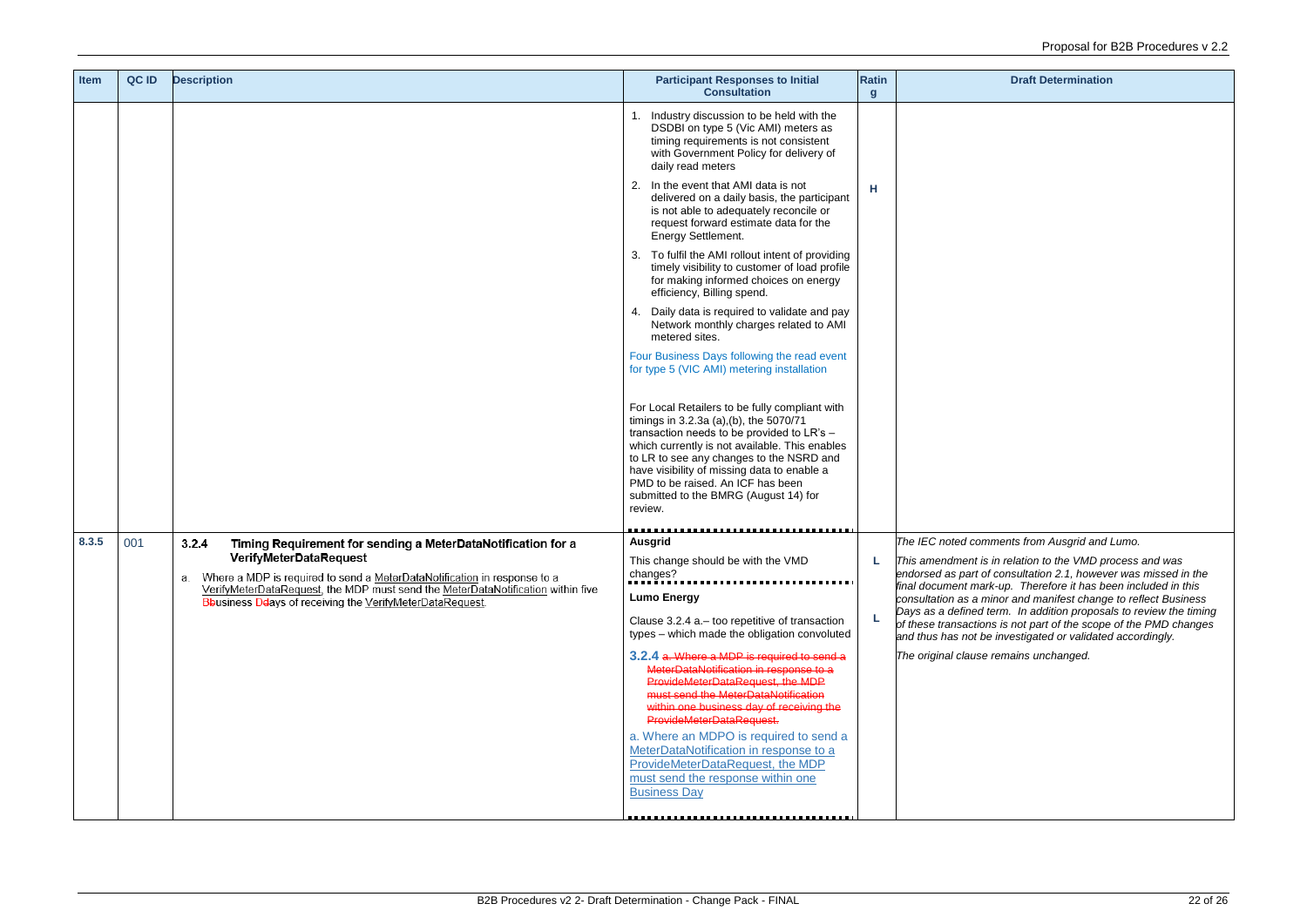#### **11.4 Proposed changes to the B2B Procedure One Way Notification Process**

*The IEC acknowledges the requests from AGL, Energy Australia and ERM Business Energy regarding moving the to May 2015.* 

| <b>Item</b> | QC ID | <b>Description</b>                                                                                                                 | <b>Participant Responses to Initial Consultation</b>                                      | <b>Rating</b> | <b>Draft Determination</b>                                                                                                                                                                        |
|-------------|-------|------------------------------------------------------------------------------------------------------------------------------------|-------------------------------------------------------------------------------------------|---------------|---------------------------------------------------------------------------------------------------------------------------------------------------------------------------------------------------|
| 8.4.1       | 721   | Update the version number from 2.1 to 2.2 in the document history.<br>$\bullet$<br>The proposed effective date is 21 November 2014 | <b>AGL</b><br>AGL is not supportive of the proposed effective<br>date put forward.        | Н             | The IEC acknowledges the requests<br><b>Australia and ERM Business Energy</b><br>the effective date to May 2015.                                                                                  |
|             |       |                                                                                                                                    | Please refer to comments AGL has provided<br>above under item 8.1.2                       |               | The proposed effective date is 13 Ma                                                                                                                                                              |
|             |       |                                                                                                                                    | <b>Energy Australia</b><br>The proposed effective date is 22 November<br>2014 23 May 2015 | $\mathsf H$   | Although the effective date has been i<br>2015, it should be noted that this is the<br>changes should be implemented - pai<br>request PMDs can implement the prod<br>any time prior to this date. |

*The proposed effective date is 13 May 2015.* 

*Although the effective date has been identified 13 May 2015, it should be noted that this is the latest these changes should be implemented – participants who Physican implement the procedural changes at any time prior to this date.*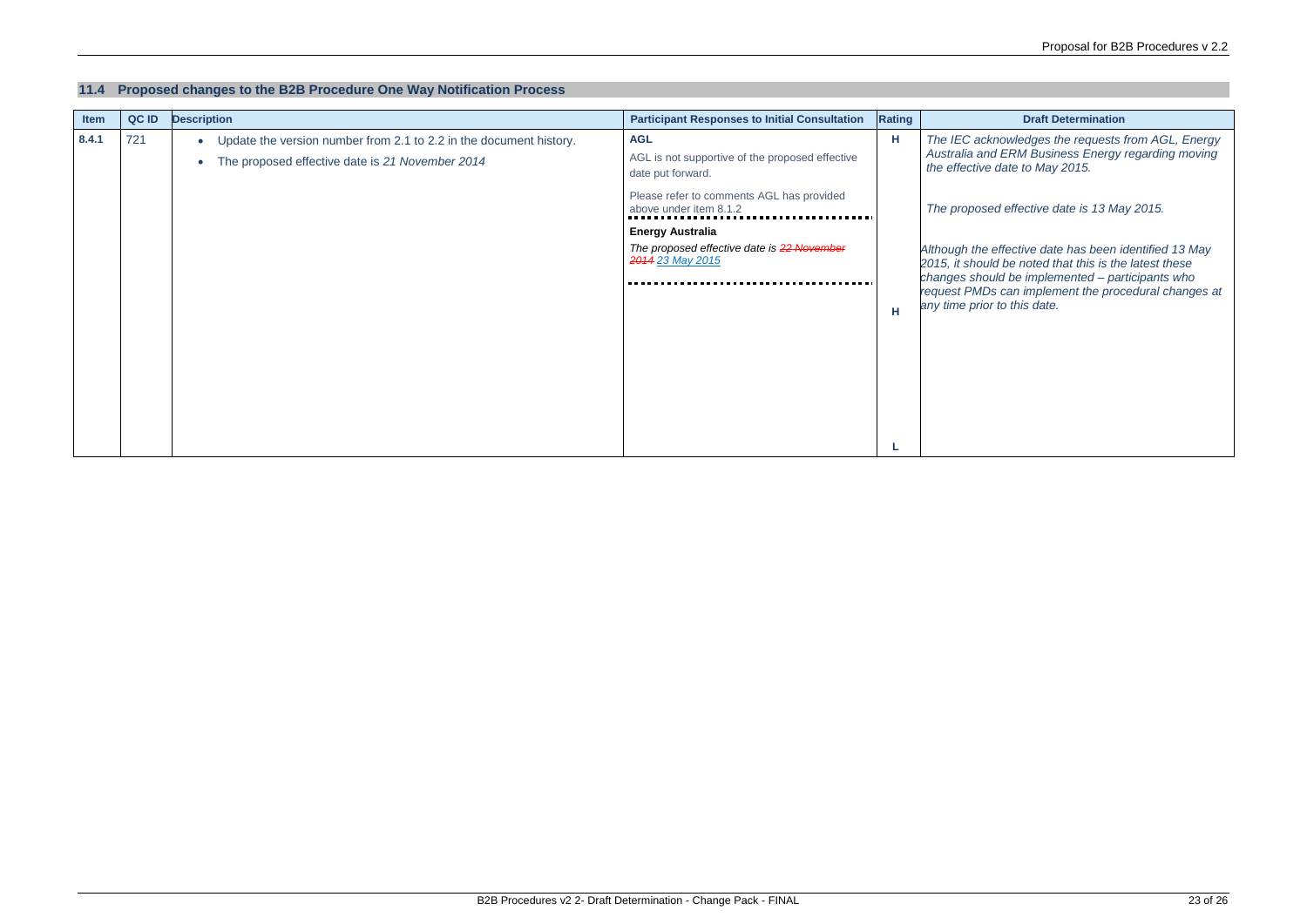#### **11.5 Proposed changes to the B2B Procedure Technical Guideline for B2B Procedures**

| Item  | ID  | <b>Solution Description</b>                                                                                          | <b>Participant Responses to Initial Consultation</b>                                                                                                      | Rating | <b>Draft Determination</b>                                                                                                                                                                                                      |  |
|-------|-----|----------------------------------------------------------------------------------------------------------------------|-----------------------------------------------------------------------------------------------------------------------------------------------------------|--------|---------------------------------------------------------------------------------------------------------------------------------------------------------------------------------------------------------------------------------|--|
| 8.5.1 | 721 | Update the version number from 2.1 to 2.2 in the document history<br>The proposed effective date is 21 November 2014 | <b>AGL</b><br>AGL is not supportive of the proposed effective date put<br>forward.<br>Please refer to comments AGL has provided above under<br>item 8.1.2 | H      | The IEC acknowledges the reque<br><b>Energy Australia and ERM Busin</b><br>regarding moving the effective da<br>2015.                                                                                                           |  |
|       |     |                                                                                                                      | <b>Energy Australia</b><br>The proposed effective date is 22 November 2014 23 May<br>2015                                                                 | H      | The proposed effective date is 13<br>Although the effective date has b<br>13 May 2015, it should be noted<br>latest these changes should be in<br>participants who request PMDs c<br>the procedural changes at any tir<br>date. |  |

*The IEC acknowledges the requests from AGL, Energy Australia and ERM Business Energy regarding moving the effective date to May 2015.* 

*The proposed effective date is 13 May 2015.* 

*Although the effective date has been identified 13 May 2015, it should be noted that this is the latest these changes should be implemented – participants who request PMDs can implement the procedural changes at any time prior to this date.*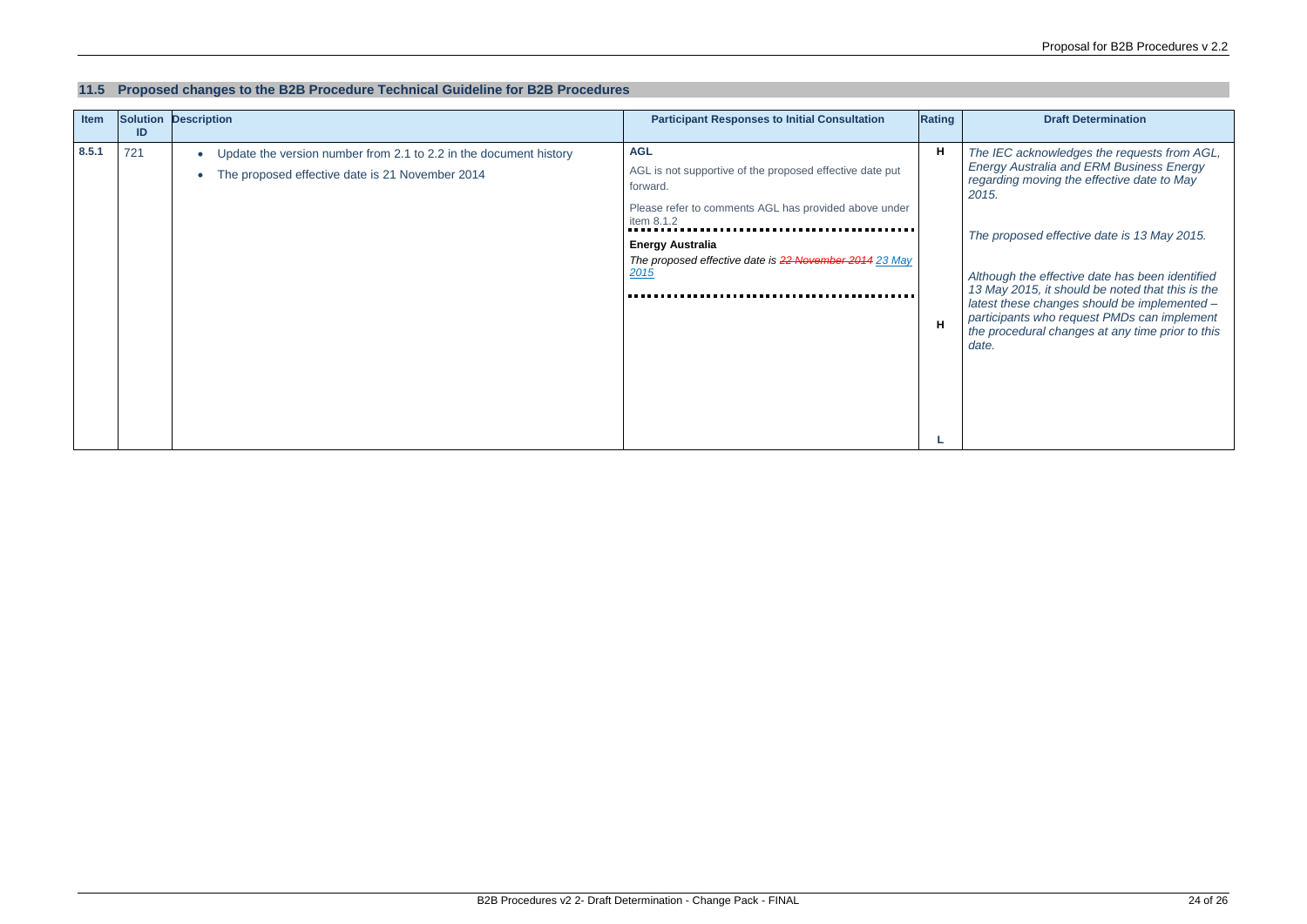#### **11.6 Proposed changes to the B2B Procedure Technical Delivery Specification**

| Item  | QC ID | <b>Description</b>                                                                                                                 | <b>Participant Responses to Initial Consultation</b>                                                                                                                                                                                                   | <b>Rating</b> | <b>Draft Determination</b>                                                                                                                                                                                                                                                                                                                                    |
|-------|-------|------------------------------------------------------------------------------------------------------------------------------------|--------------------------------------------------------------------------------------------------------------------------------------------------------------------------------------------------------------------------------------------------------|---------------|---------------------------------------------------------------------------------------------------------------------------------------------------------------------------------------------------------------------------------------------------------------------------------------------------------------------------------------------------------------|
| 8.6.1 | 721   | Update the version number from 2.1 to 2.2 in the document history.<br>$\bullet$<br>The proposed effective date is 21 November 2014 | <b>AGL</b><br>AGL is not supportive of the proposed effective date put<br>forward.<br>Please refer to comments AGL has provided above under<br>item 8.1.2<br><b>Energy Australia</b><br>The proposed effective date is 22 November 2014 23 May<br>2015 | H<br>H        | The IEC acknowledges the reque<br><b>Energy Australia and ERM Busin</b><br>regarding moving the effective da<br>2015.<br>The proposed effective date is 1.<br>Although the effective date has be<br>13 May 2015, it should be noted to<br>latest these changes should be in<br>participants who request PMDs ca<br>the procedural changes at any tim<br>date. |
|       |       |                                                                                                                                    |                                                                                                                                                                                                                                                        |               |                                                                                                                                                                                                                                                                                                                                                               |

*The IEC acknowledges the requests from AGL, Energy Australia and ERM Business Energy regarding moving the effective date to May 2015.* 

*The proposed effective date is 13 May 2015.* 

*Although the effective date has been identified 13 May 2015, it should be noted that this is the latest these changes should be implemented – participants who request PMDs can implement the procedural changes at any time prior to this*